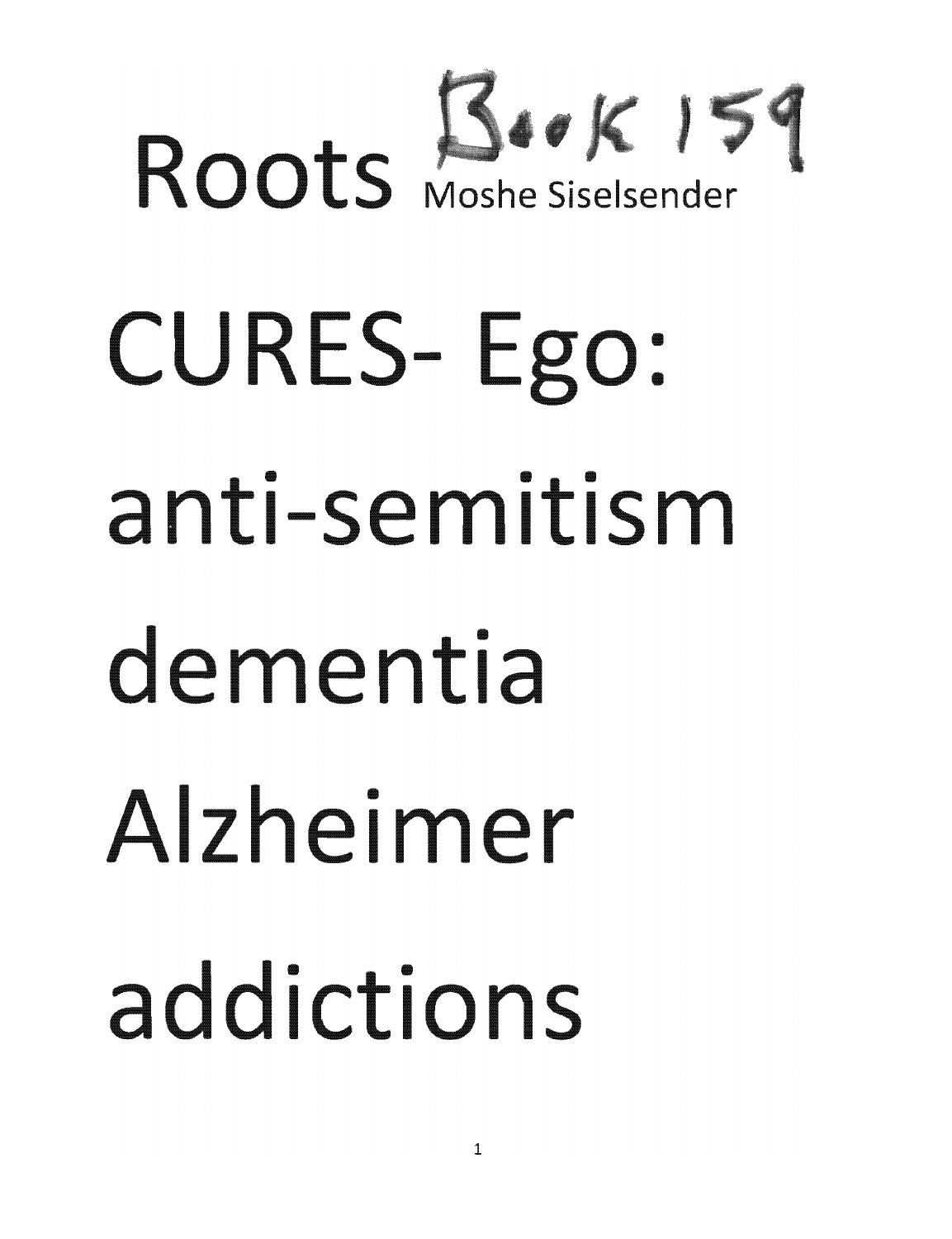**Jews as a people exist for over 3400 years since Abraham**  1848 from Creation or 3840 **years ago -ACE After Common**  Era.

**Jewish history is marked with**  Anti-Semitism. What enables Jews to survive is their great knowledge of the Torah Talmud Codes of Jewish laws **that in turn develops gigantic**  super egos.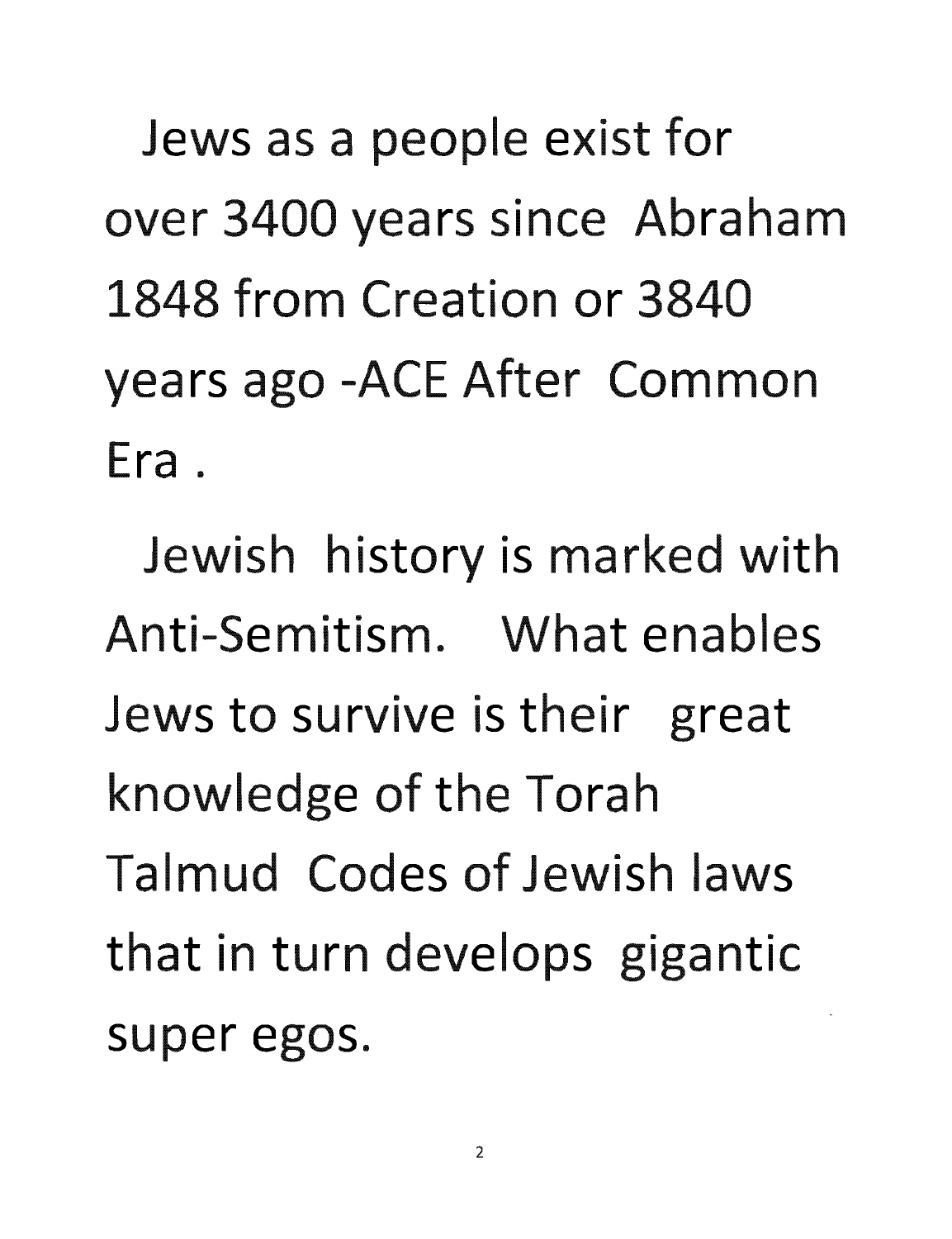All Jews -some more some less - have knowledge of the Torah Talmud aggadas -moral ethical writings- mysticism and codes of Jewish law. Such study help develop their super egos.

Study of Torah is enshrined as the most critical and important part of Judaism.

In all centuries the vernacular used by Jews is used to teach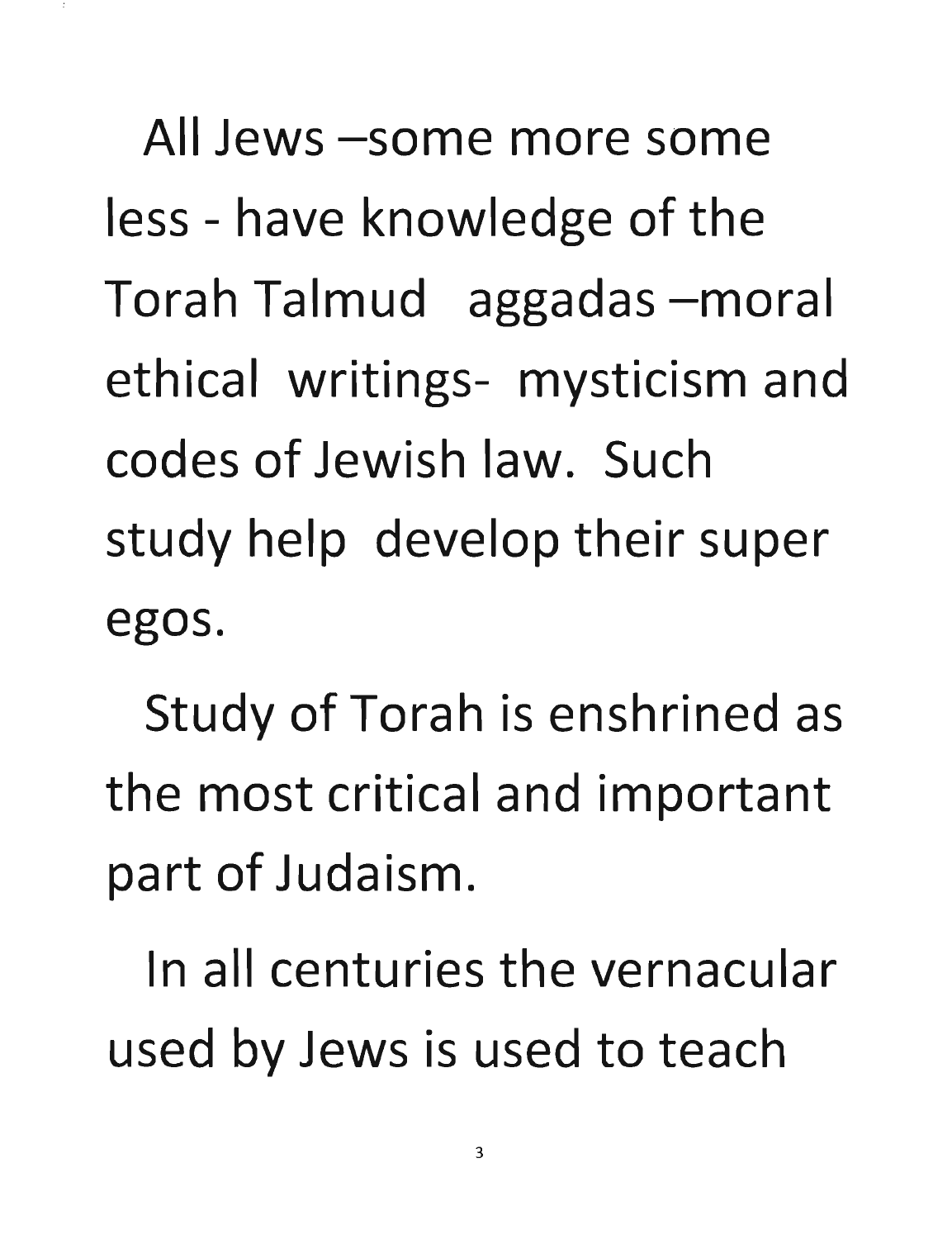Torah. In Eretz Yisroel ancient Palestine Aramiac as th Jerusalem Talmud.

**In ancient Babylonia Hebrew as the Babylonian Talmud.** 

In Egypt and other Muslim countries Arabic. In Greece Greek.ln **Rome** -Latin. Books written by Jewish scholars are written not in Hebrew but in the tongue of the Jews who are the intended readers. See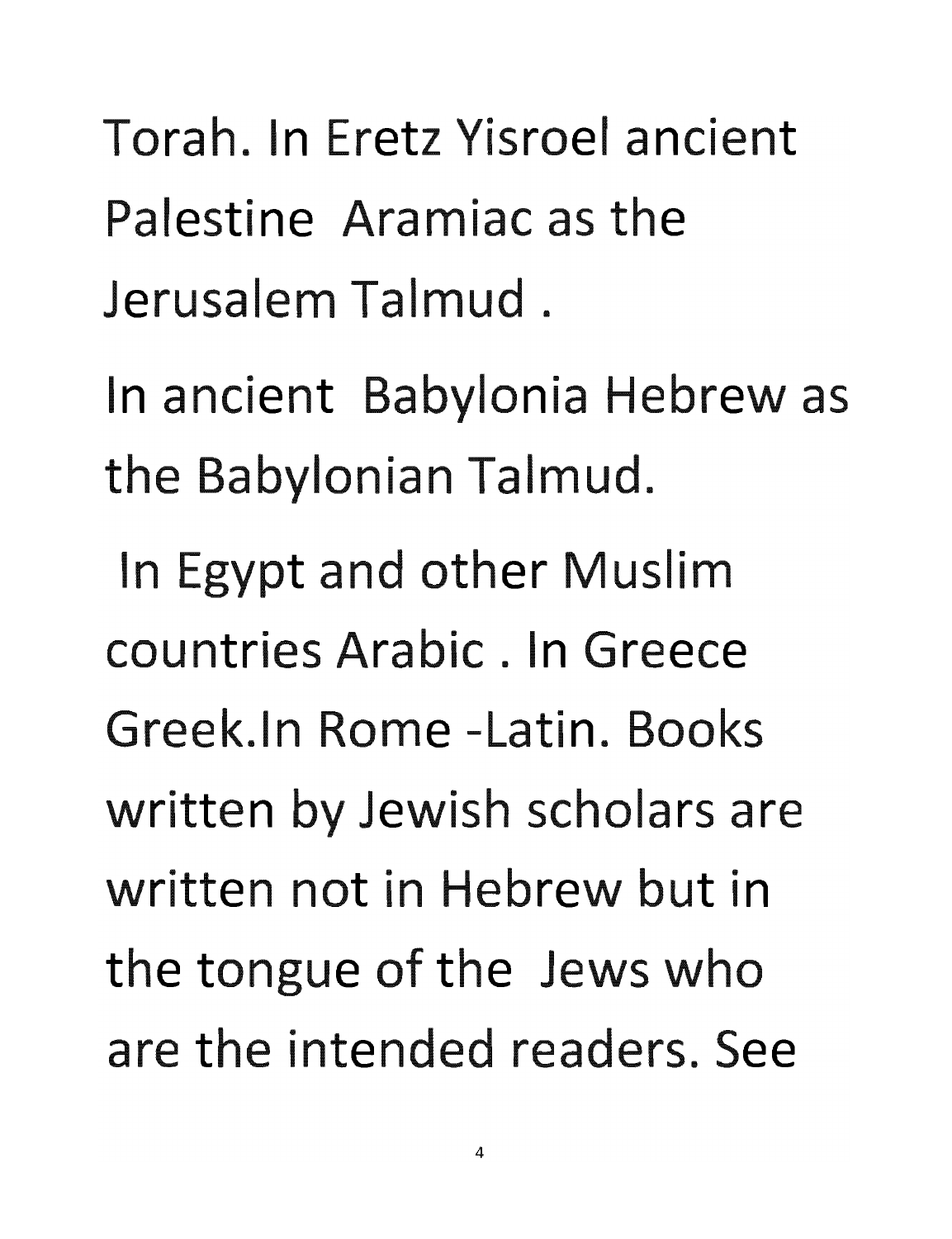**Babylonian Talmud Brochos** Tospos 3a d"h "ononen yehai hai shmai hagodol mevoruch" -- last line left side of page that the Kaddish -memorial prayer-recited following the study of Torah in the synagogue is composed in Aramaic and not Hebrew. The reason is because the Jews spoke and understood Aramaic and not Hebrew, Rambam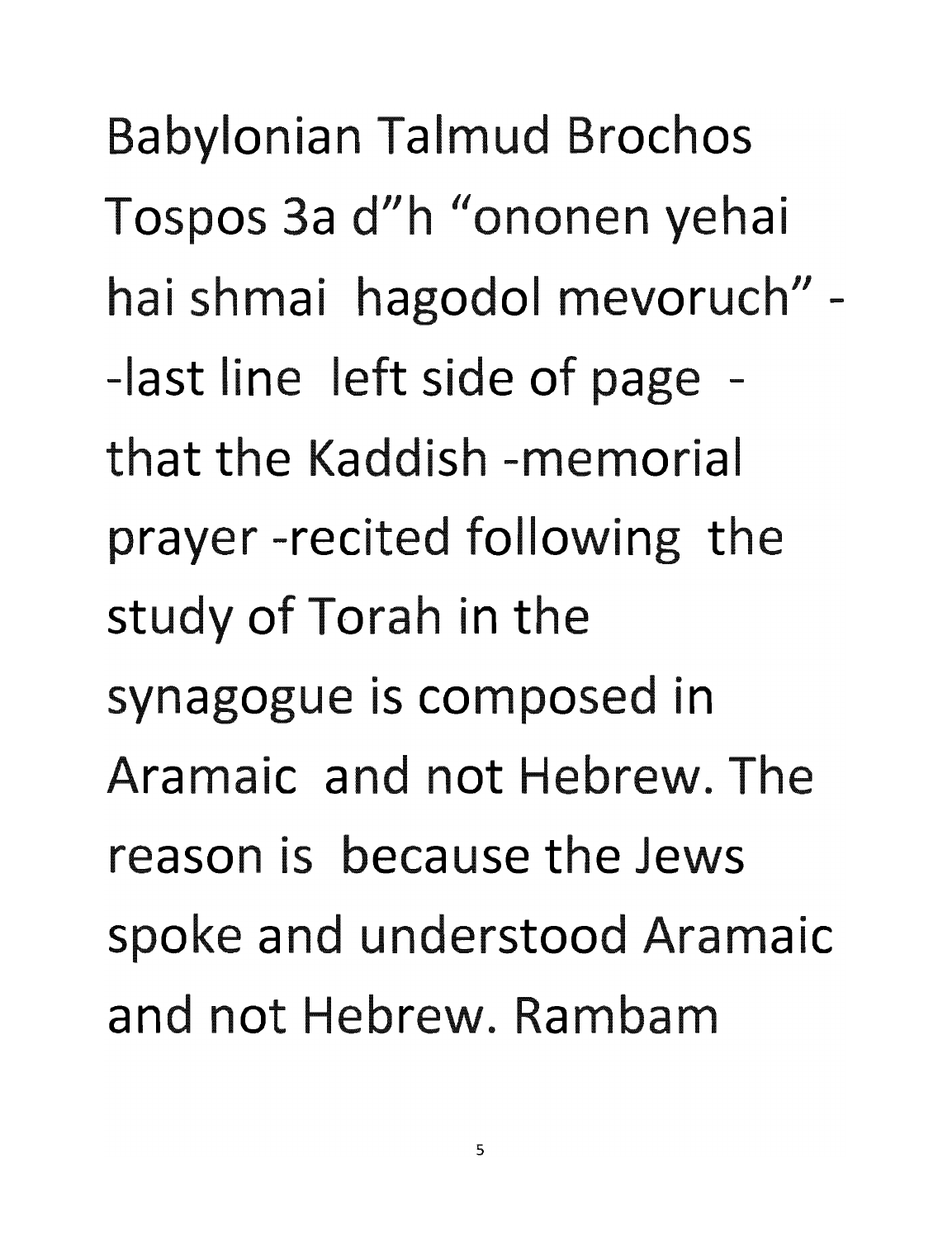**wrote his books on philosophy and commentary on the**  Mishna in Arabic because the **Jews did not know Hebrew only**  Arabic. Scholars in later generations translate his works to Hebrew.

**The Talmud contains many**  words from different countries where Jews lived.

It is the super ego that Jews acquire as the result of the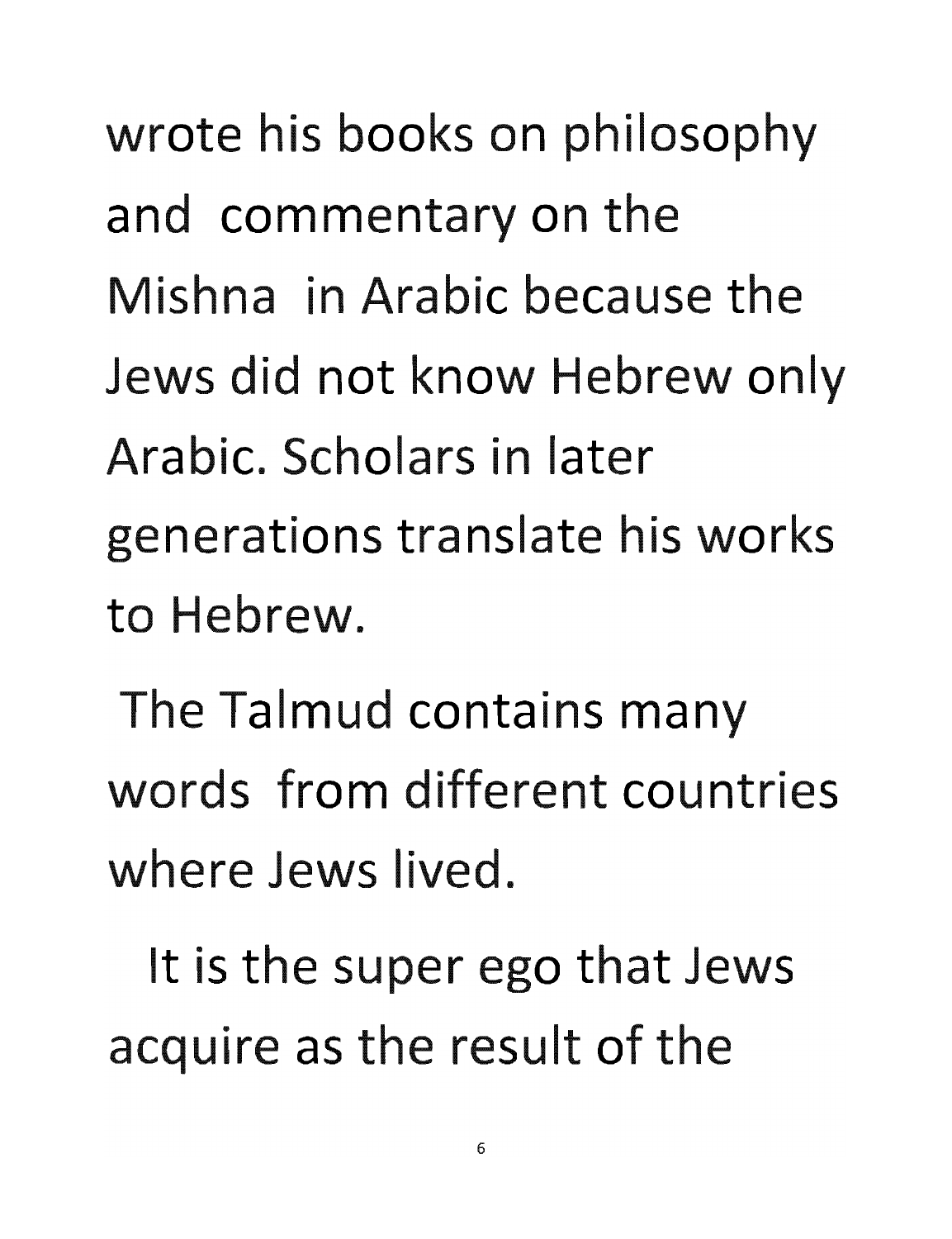study of the Torah that enables them to withstand all the **persecutions visited upon them**  by an Anti-Semitic world.

They are robbed raped exiled and murdered but they persevere.

Jews can not afford the pleasure of addictions.

**They will not last and survive**  long if they also have addictions.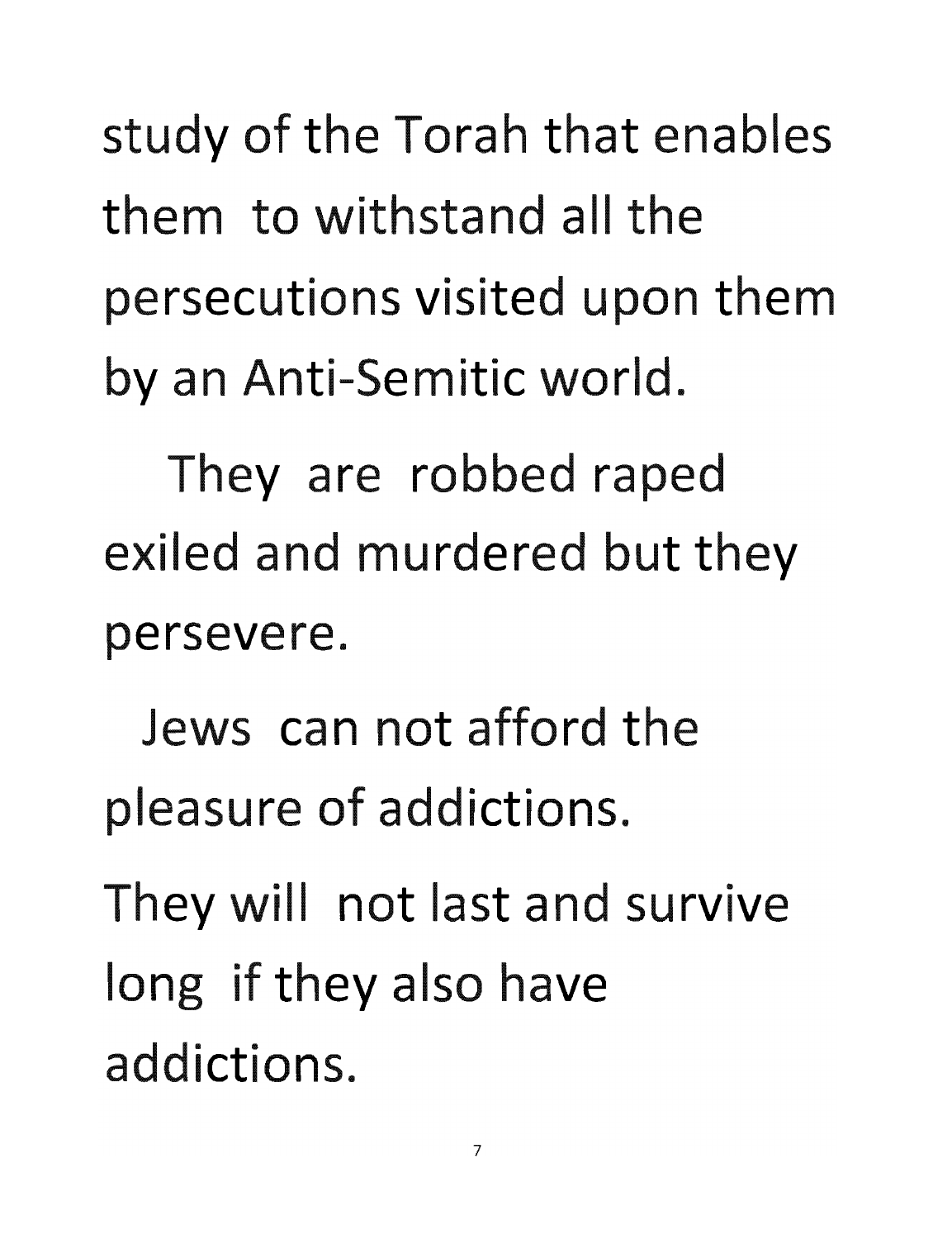Jews survive for the last **2000 years since Jewish ind pendence in Israel is crushed by Rome 2000 years**  ago thanks to their love of the Torah. Anti Semites discover the secret for Jewish survival**the study of the Torah.** 

**In many centuries they outlaw such study at the pain of death. They burn the Talmud together with the**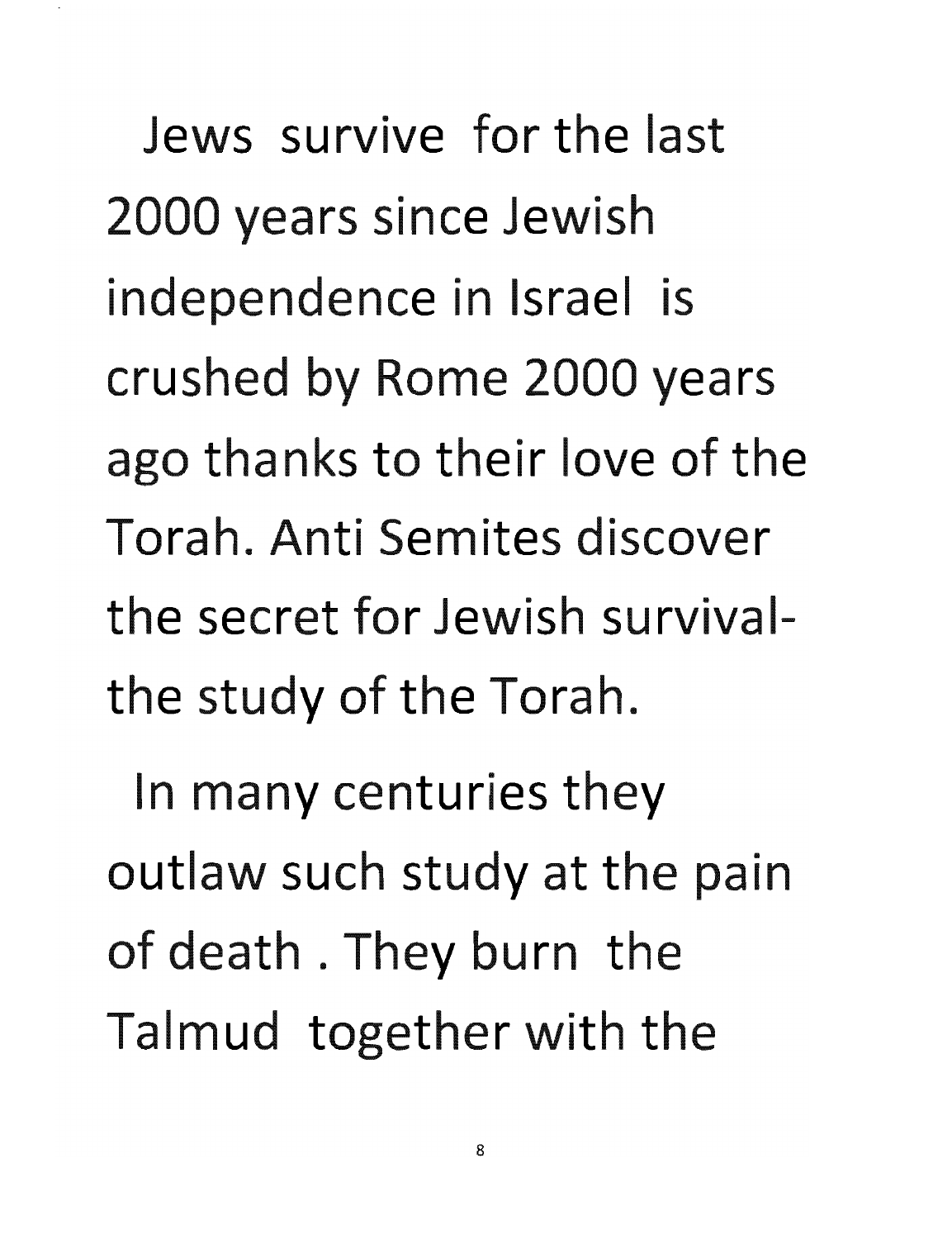**Jews. They do the same to all** books and the votaries of all **competing religions. Popes in**  many centuries decree to burn the Talmud and commentaries. Hitler in 1936 burns all books authored by Jews. He dubbs them Jewish math Jewish physics Jewish music Jewish **medicine Jewish psychiatry Jewish psychology.**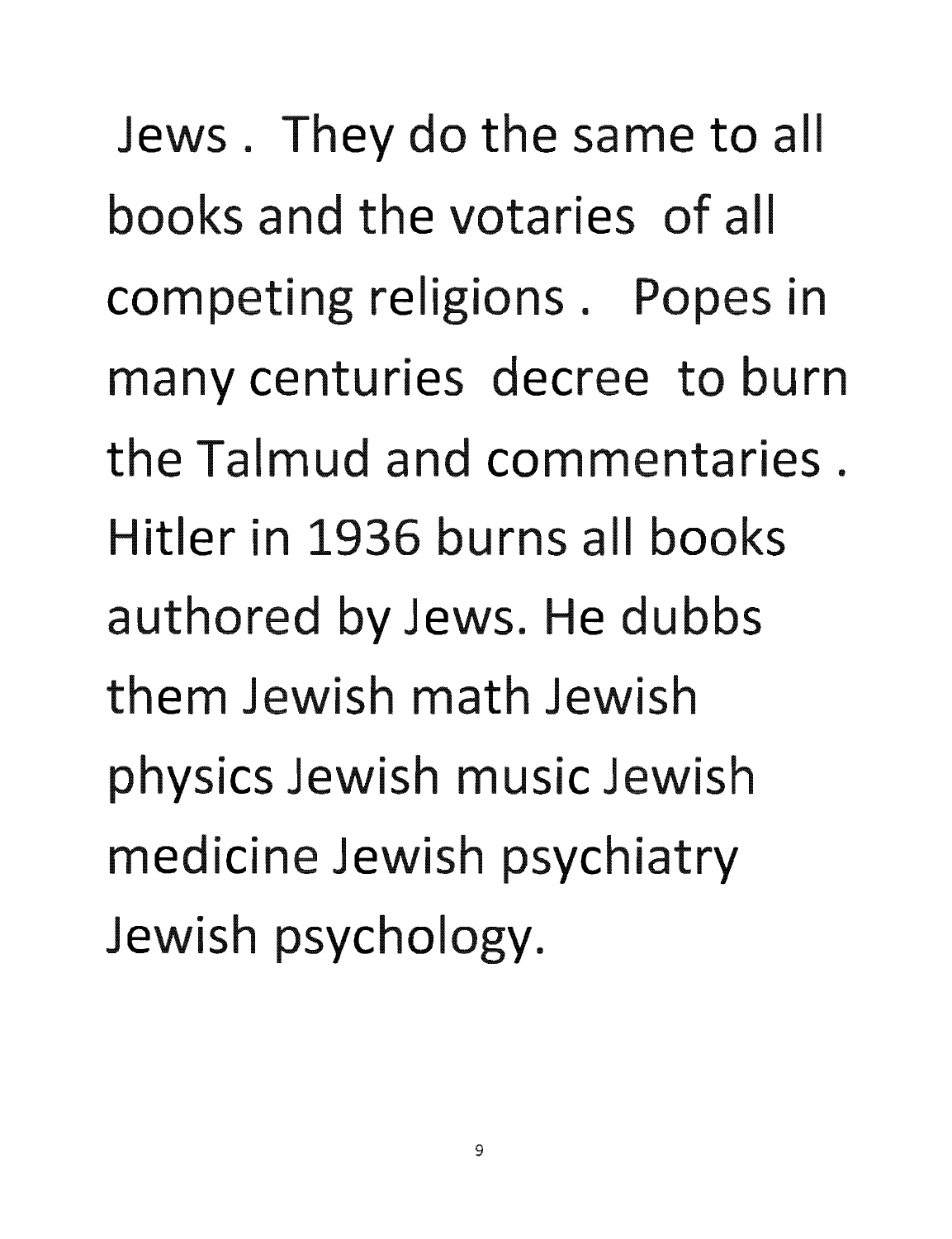The new school of **3400 years psychotherapy analyzes historically the mans that boosted the Jew's ego for the**  last **3400** years. It increases **their ego and may help**  them escape dementia alzheimer and addictions. For some it helps in all areas. For **others it may help in one area**  and not in an other. Others are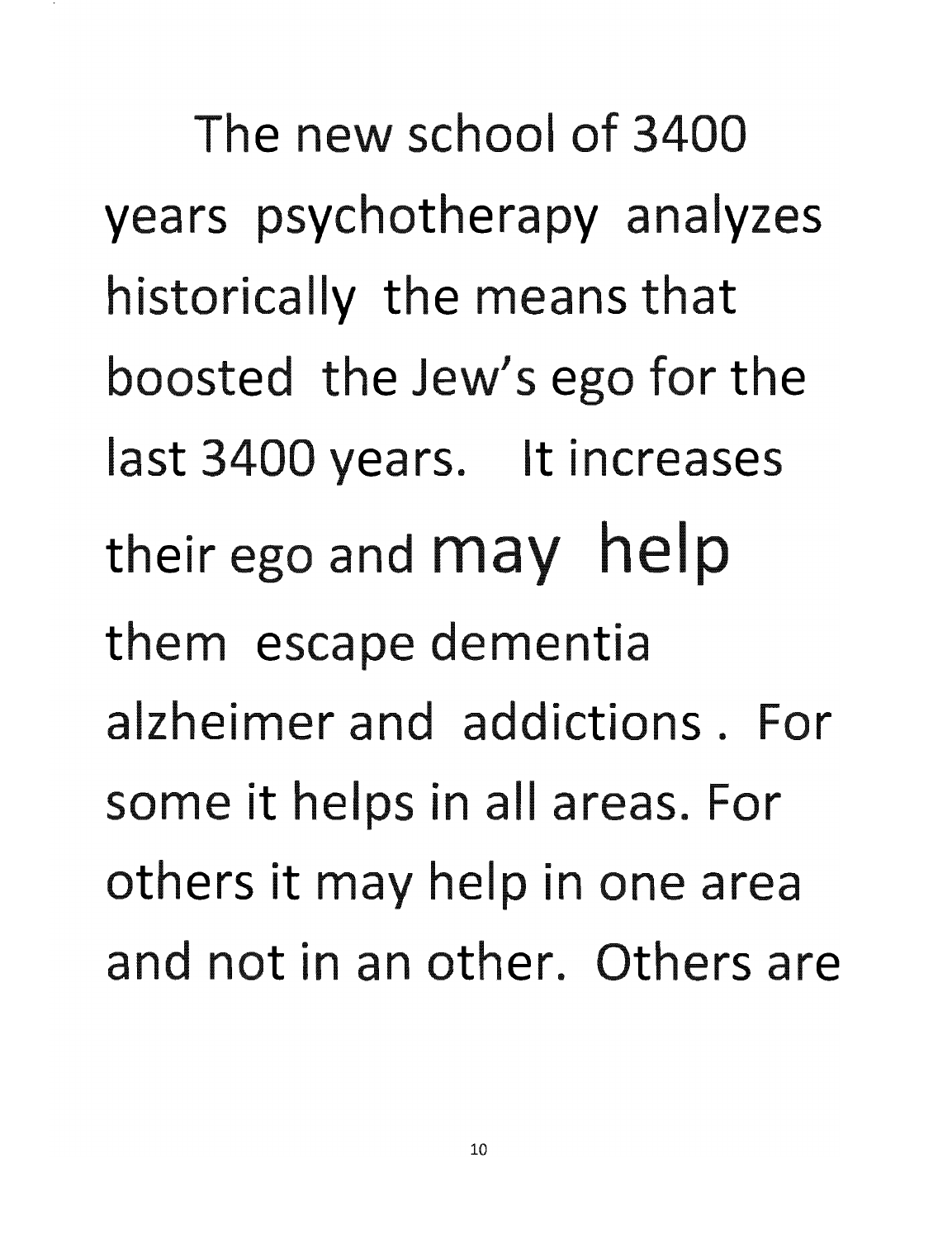not helped at all. What ever it helps one has won.

It is my contention that the methods described in my book "Fountain of Youth" - not the study of the Talmud Aggaddah Responsa and Jewish Codes but other means of boosting one's ego - may possibly attain all or some of the goalsescape and immunity from dementia alzheimer and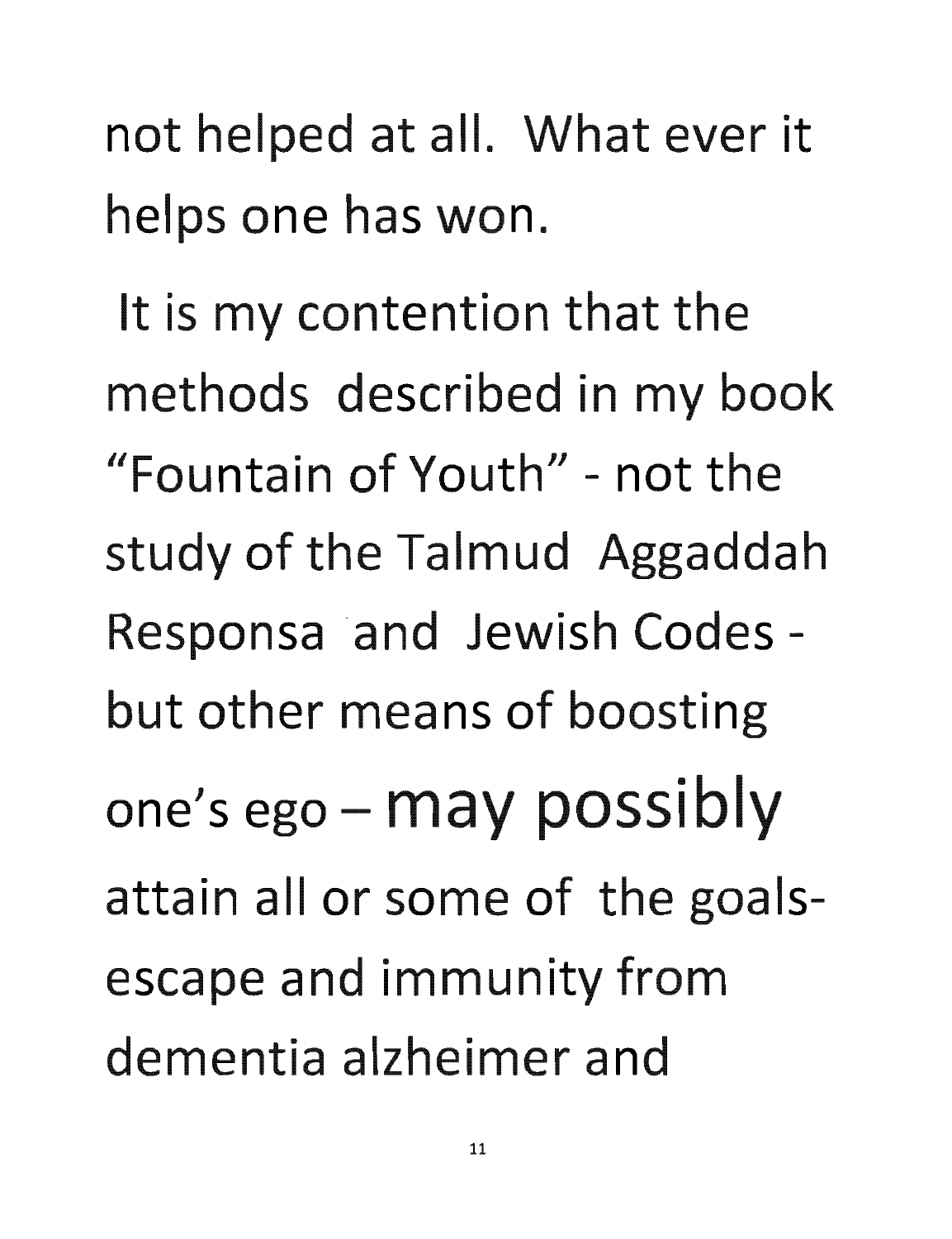addictions for Jews and non Jews.

**As long as one continues**  with all medicine and therapy and does not abandon the medicine and procedures one is **presently taking perhaps what I am proposing may help you. You have nothing to lose.**  Try it you may be happily surprised.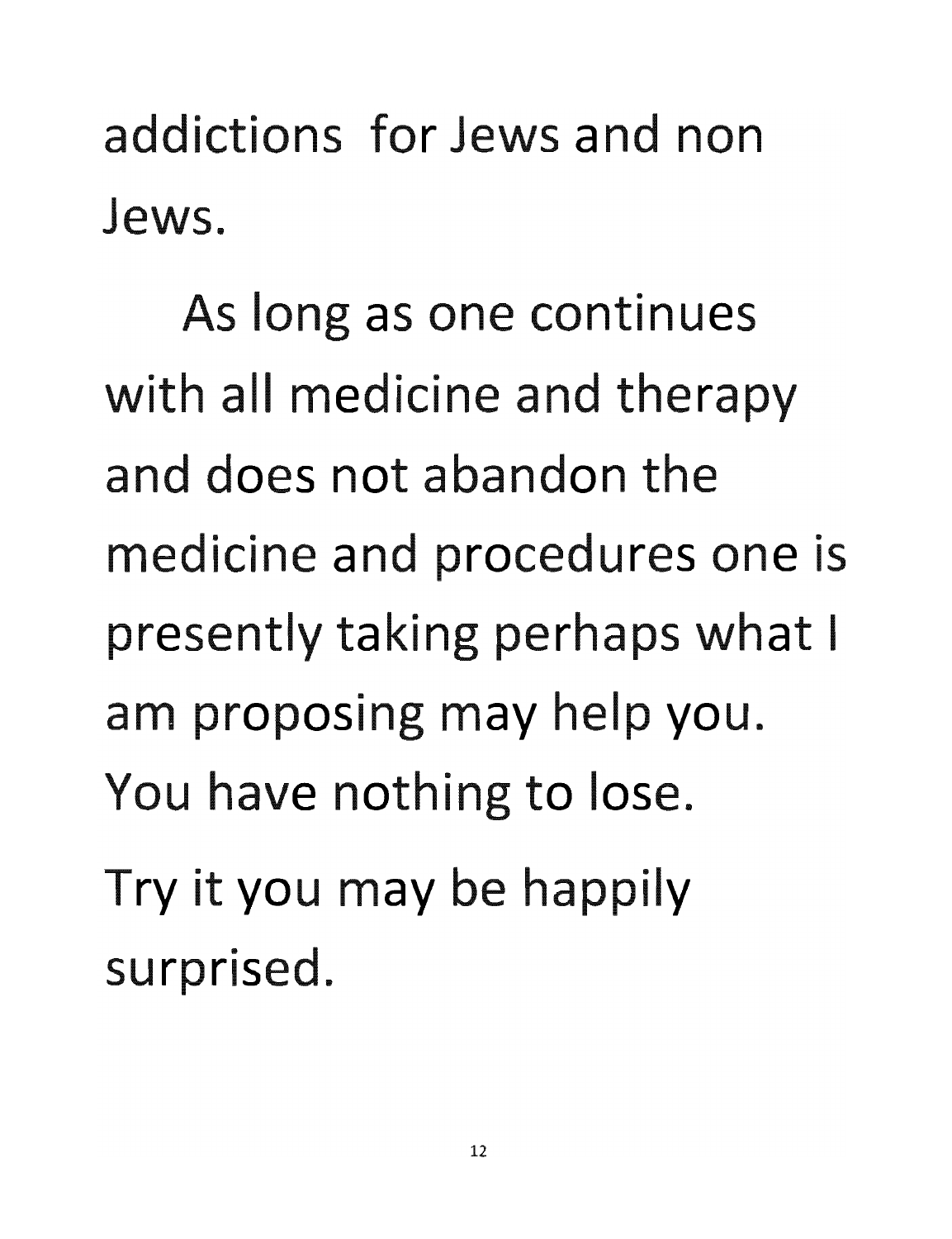MOSHE EMET VETOROTO EMET - MOSHE IS TRUTH AND HIS TORAH IS TRUTH GIVEN BY G-D AND SUCH TORAH IS ETERNAL AND WILL NEVER BE CHANGED- MAIMONIDES THIRTEEN PRINCIPLES 7 TO 9 TORAT EMET HOISO BEFIHU VAIN AVLO BISPHOSOPH BESHOLOM UBEMISHMOR HOLOCH ITI VERABIM HASHIV MEOVON - TORA TRUTH WAS IN HIS MOUTH AND NO INEQUITIES-LIES -WERE ON HIS LIPS . WITH PEACE AND EQUITY DID HE GO WITH ME AND A MULTITUDE OF PEOPLE DID HE SAVE FROM SIN MELACHI2:6

HALO OV ECHOD LEKULONU HALO KAIL ECHOD BORONU-FOR ONE FATHER ALL MANKIND POSSESSES FOR ONE G-D created all mankind -Melachi 2:10

WRITINGS OF RAV MOSHE SISELSENDER Author of  $\mathcal{H}$  books and translation and interpretation of many tractates of Jerusalem Talmud -BOOKS CDs and future-DVDs Vol.l



# RESPONSA OF THE FOUR PARTS OF THE SHULCHAN ARUCH -Common Sense and Equity Netzech Yaakov Yoseph -EVEN HOEZER YOREH DAYOH-CHOSHEN MISHPOT-ORECH CHAIM

APPROBATIONS Rav Moshe Feinstein on 2 books Rav Piekarski on many responsa of Four parts of Shulchan Aruch as well as on 7 books translation of Aruch HASHILCHON LAWS OF NIDAH.

Torah perspective -Eretz Yisroel Israel Survival of Jews physically and spiritually - Anti Semitism Unitarianism Judaism for Jews other religions for non Jews and fidelity to federal and state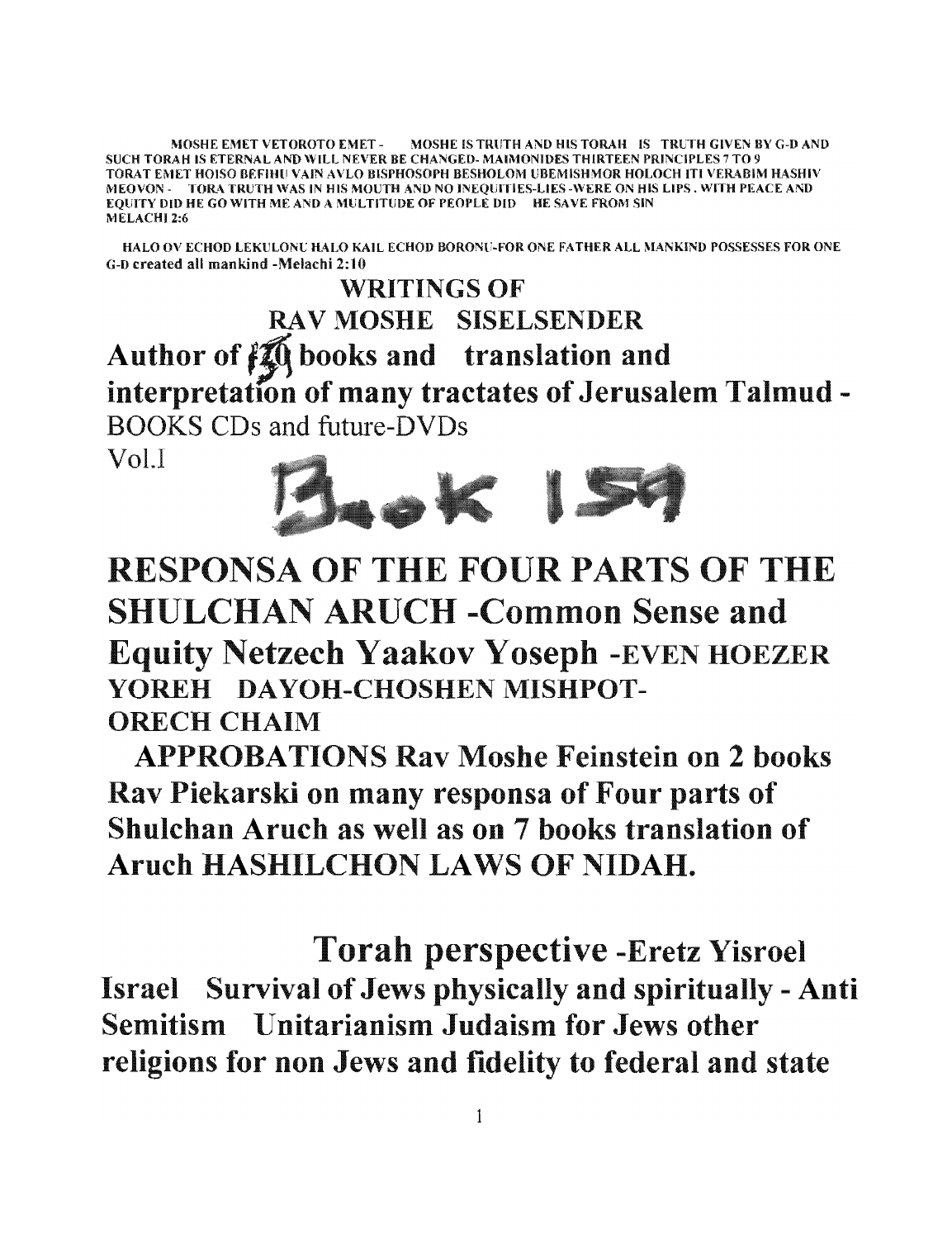laws for everyone. Age of earth universe and man homo sapiens before Adam. Role of women men in all aspects of Judaism Family law. Sanctity of and preservation of ones marriage -that must remain top priority in one's life that over weighs all other considerations. Respect love and fidelity. A bad marriage is better than a divorce for the sake of one's children. If one has no children one need not take abuse. Once one has children children need their biological father and mother. Children from broken homes have vastly greater psychological problems- that few can over come - than

other children scientific research and studies reveals. A spouse may very well be in their right for a civil and religious divorce or annulment; but it will always be at the expense of one's children. FORGIVE CONTINUE EXHIBITING LOVE UNDERSTANDING AND FINANCIAL SUPPORT CONTINUE HAVING SEX WITH YOUR SPOUSE NO MATTER HOW YOU HAVE BEEN WRONGED. LET YOUR SPOUSE WIN AND FEEL IMPORTANT EVEN IF THEY ARE 1 MILLION % WRONG. ONLY IF YOU ARE PHYSICALLY ASSAULTED AND YOUR LIFE IS THREATENED -SPLIT. NEVER OTHERWISE NO MATTER WHAT THE OFFENSES. OTHERWISE YOUR SPOUSE WILL WIN IN CIVIL OR RABBINICAL COURT. YOU WILL BE LEFT PAYING ALIMONY LOSE CUSTODY AND HOLDING THE BAG.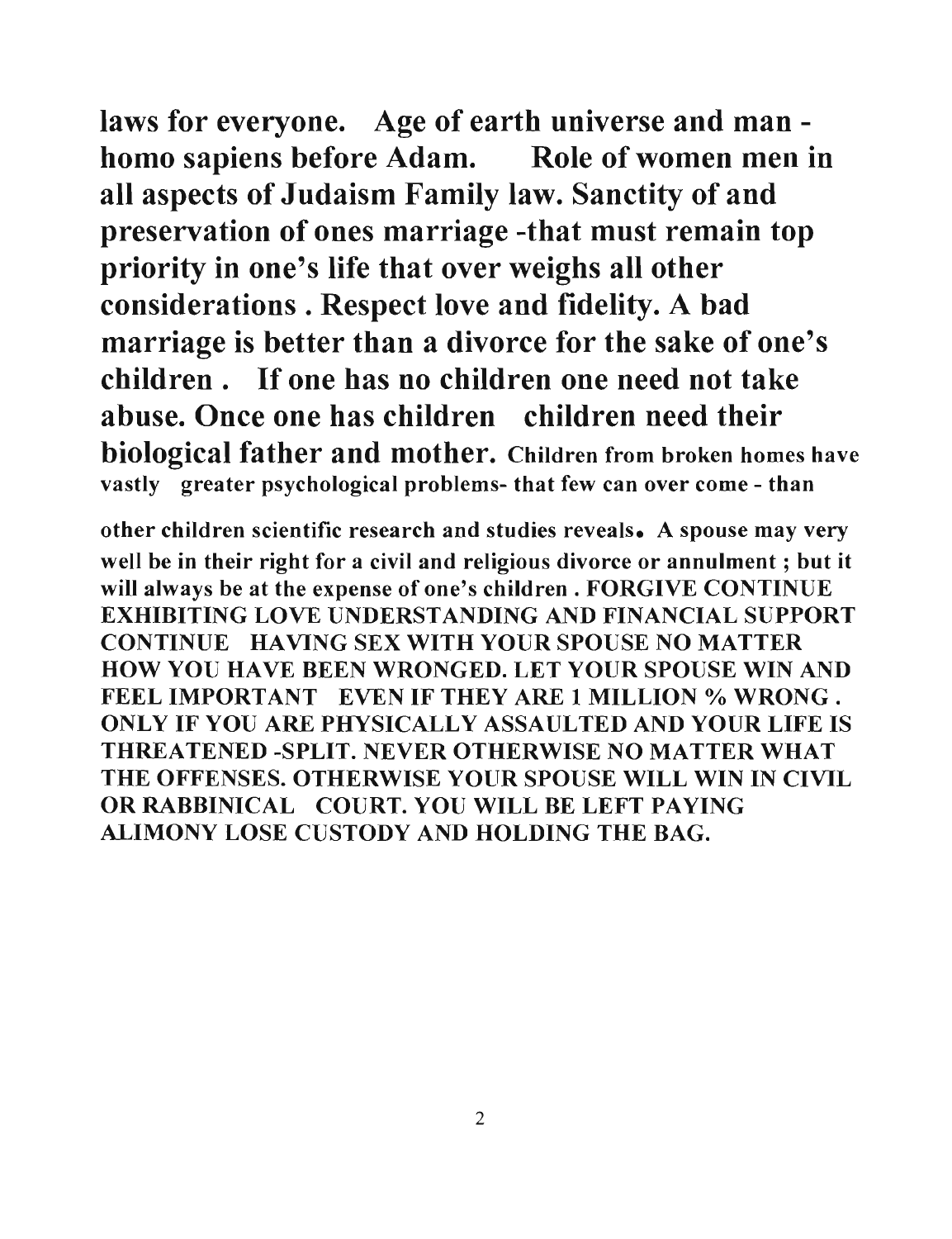Let your SPOUSE FEEL IMPORTANT

LET HIM/HER FEEL THEY ARE THE KING OR QUEEN OF THE HOME. Their wish must be your command they are the lord and you the humble servant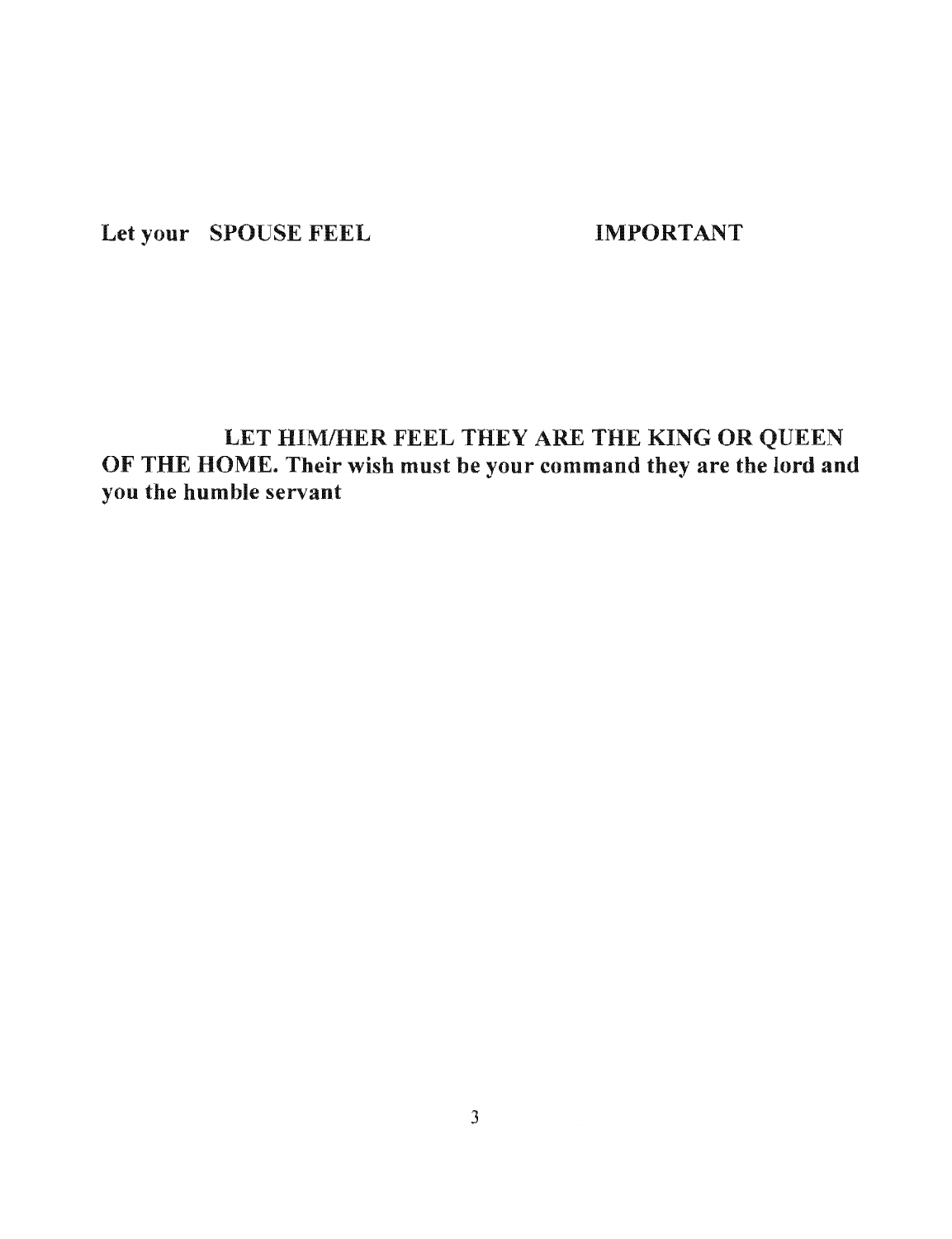Laws of marriage divorce intermarriage conversions divorce annulments Jurisprudence Jewish Civil criminal business law torts Sanctity of all human life-supercedes all laws The disabled the ill the blind the deaf humans with down syndromes protection of the unborn fetuses abortions are tantamount to murder Prohibition of cruelty to animals Ritual laws Modern day questions use of electricity appliances automobiles trains airplanes use of atomic power on Sabbath or holidays for the needs of critically ill and sick who do not have life threatening illness. Fasting on Yom Kippur for such individuals Prayers tefilin tzitus Sabbath and holiday observance Building a Mikveh and Erev

By Rav Moshe SISELSENDER

Rav Moshe SISELSENDER learned for 10 years at Mesivta Torah Vodaat and was ordained there. Ordained by Horav Moshe Feinstein greatest Posek-arbiter of Jewish Law in 20 century who also gave him approbation on two books. Rav Yisroel Piekarski Rosh Yeshiva who ordained rabbis at Lubavitz and halachic advisor to late Lubavitzer Rebbi Rav Schnerson gave him approbation to many responsa of Responsa on four parts of the Shulchan Aruch as well as 7 volumes of translation to English of Aruch Hashulchon on laws of Niddah . Consulted with Rav Moshe Feinstein and Rav Piekarski as long as they were alive.

Author is in business and owes allegiance to no one other than G-d and his Torah. For over 50 years since ordination there does not exist one day that the author has not learned Torah.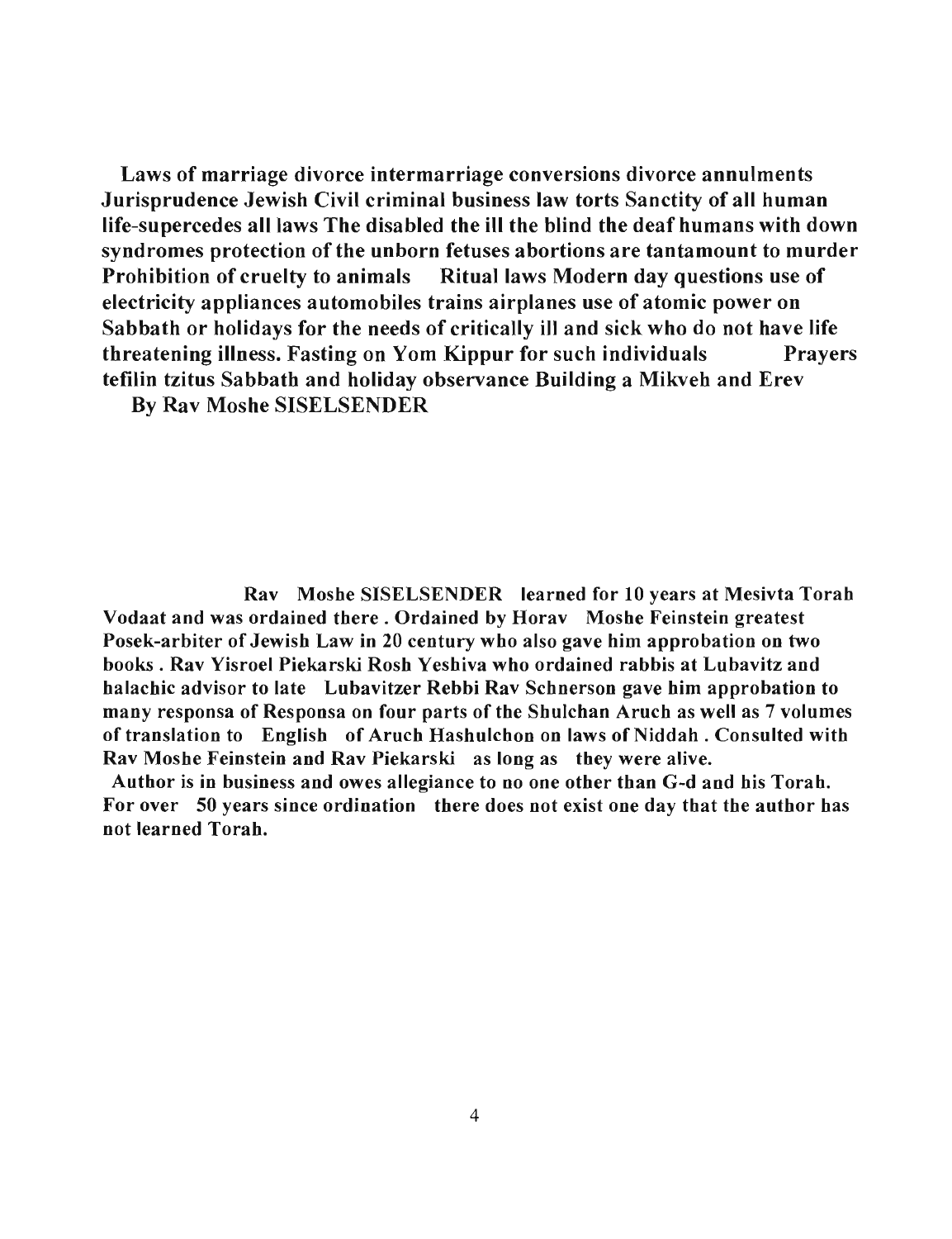WRITINGS OF RAV MOSHE **SISELSENDER** Author of the books and of many tractates of Jerusalem Talmud - BOOKS CDS and future DVDS VOLI Responsa on FOUR PARTS OF THE SHULCHAN ARUCH WITH COMMON SESNSE AND EQUITY-Netzech Yaakov Yoseph -EVEN HAWSER YOREH DAYOH-CHOSHEN MISHPOT-ORECH CHAIM **APPROBATIONS Rav Moshe** Feinstein on 2 hooks Rav Piekarski on many responsa of Four parts of Shulchan Aruch as well as on 7 hooks translation of Aruch HASHILCHON LAWS OF NIDAH. Torab perspective -Fretz Visro I Israel Survival of Jews physicallyand spiritually - Anti Semitism Unitarianism Judaism for Jews other religions for non Jews and fidelity to federal and state laws for everyone. Age of earth universe and man - homo sapiens before Adam. Role of women men in all aspects of Judaism Family law Sanctity of and preservation of ones marriage-that must remain top priorit y in one's life that over weighs all othe r considerations. Respect love and fidelity. A TERRIBLE marriage is hetter than a divorce for the sake of one's children. IF ONE HAS NO CHILDREN ONE DOES NOT HAVE TO TAKE ABUSE ONCE ONE HAS CHILDREN CHILDREN NEED A FAMILY WITH A BIOLOGICAL FATHER AND MOTHER .OTHERWISE THE CHILDREN HAVE PSYCHOLOGICAL PROBLEMS Children from broken homes have vastly greater psychological problems- that few can over come - than other children scientific research and studies reveals. A spouse may very well be in their right for a civil and religious divorce or annulment, but it will always be at the expense of one's children . FORGIVE CONTINUE EXHIBITING LOVE UNDERSTANDING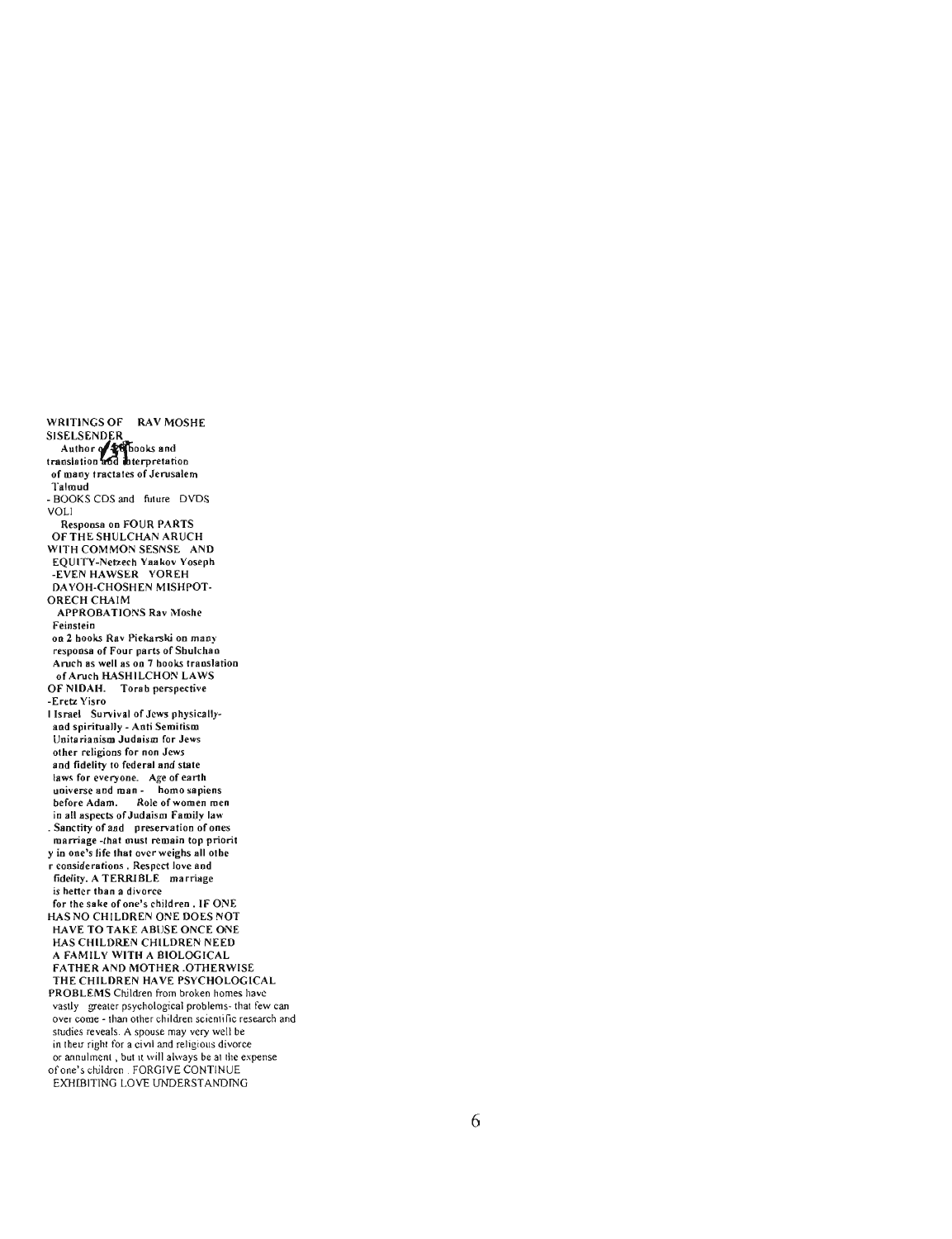AND FINANCIAL SUPPORT CONTINUE HAVING SEX WITH YOUR SPOUSE NO MATTER HOW YOU HAVE BEEN WRONGED LET YOUR SPOUSE WIN AND FEEL IMPORTANT EVEN IF THEY ARE I MILLION % WRONG ONLY IF YOU ARE PHYSICALLY ASSAULTED AND YOUR LIFE IS THREATENED -SPLIT. NEVER OTHERWISE NO MATTER WHAT THE OFFENSES. OTHER WISE YOUR SPOUSE WILL WIN IN CIVIL OR RABBINICAL COURT YOU WILL BE LEFT PAYING ALIMONY LOSE CUSTODY AND HOLDING THE BAG Let you rSPOUSE FEEL **IMPORTANT** LET HIM/HER FEEL THEY ARE THE KING OR OUEEN OF THE HOME. Their wish must be your command they are the lord and you the humble servant WRITINGS OF RAV MOSHE SISELSENDER<br>Author of Mooks and<br>translation and interpretation of many tractates of Jerusalem Talmud - BOOKS CDS and future DVDS **VOLI Responsa on FOUR PARTS** OF THE SHULCHAN ARUCH -Netzech Yaakov Yoseph -EVEN HAWSER YOREH DAYOH-CHOSHEN MISHPOT-**ORECH CHAIM APPROBATIONS Rav Moshe** Feinstein on 2 books Rav Piekarski on many responsa of Four parts of Shulchan Aruch as well as on 7 books translation of Aruch HASHILCHON LAWS OF NIDAH. Torah perspective -Eretz Yisro I Israel Survival of Jews physicallyand spiritually - Anti Semitism Unitarianism Judaism for Jews other religions for non Jews and fidelity to federal and state laws for everyone. Age of earth<br>universe and man - homo sapiens before Adam. Role of women men in all aspects of Judaism Family law . Sanctity of and preservation of ones marriage-that must remain top priorit y in one's life that over weighs all othe r considerations. Respect love and fidelity. A TERRIBLE marriage is better than a divorce for the sake of one's children . IF ONE HAS NO CHILDREN ONE DOES NOT HAVE TO TAKE ABUSE ONCE ONE HAS CHILDREN CHILDREN NEED A FAMILY WITH A BIOLOGICAL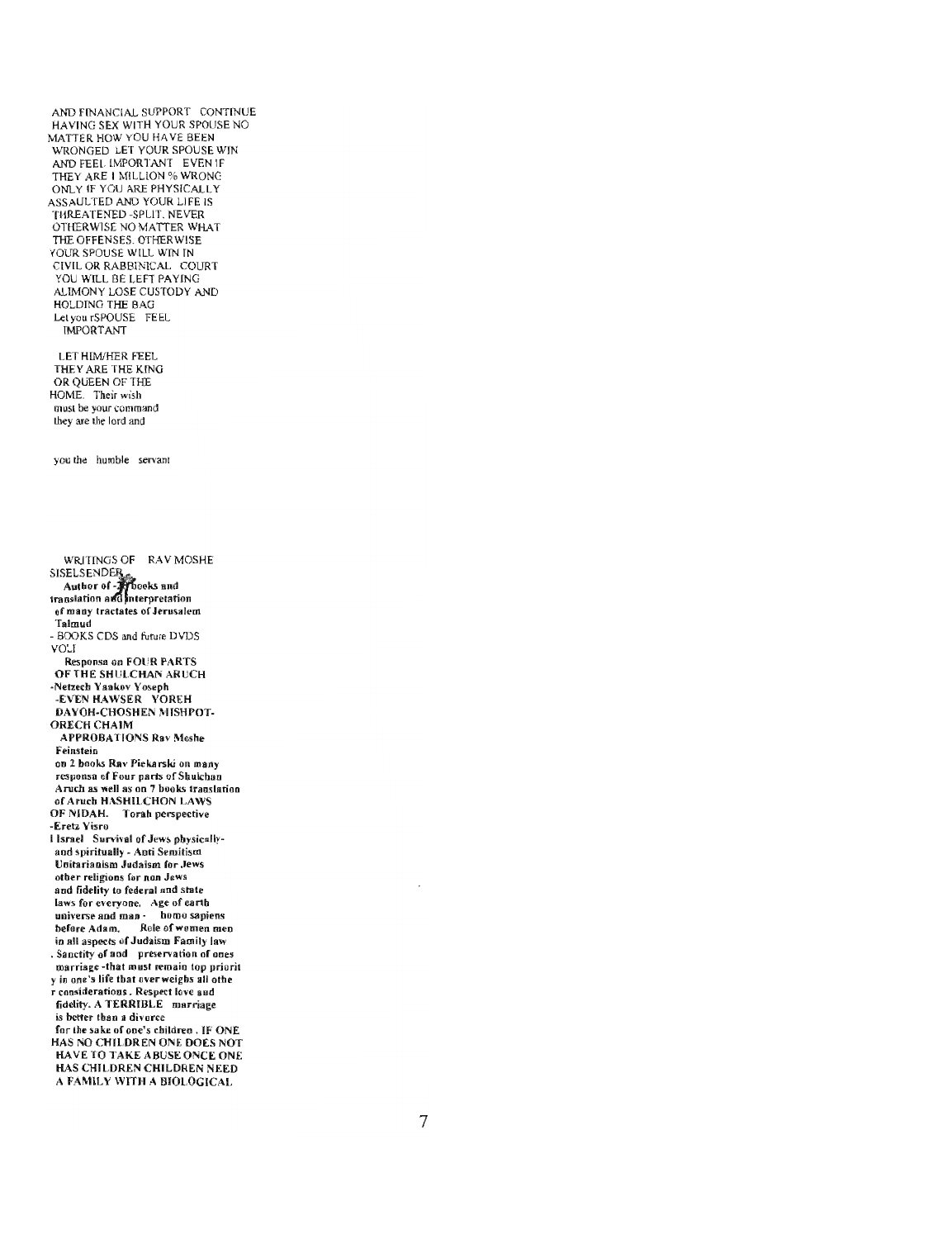FATHER AND MOTHER .OTHERWISE THE CHILDREN HAVE PSYCHOLOGICAL **PROBLEMS** 

WRITINGS OF RAV MOSHE SISELSENDER<br>Author of **T** books and<br>translatiou and interpretation<br>of many tractates of Jerusalem<br>many tractates of Jerusalem Talmud<br>- BOOKS CDS DVDS VOLI Responsa on FOUR PARTS OF THE SHULCHAN ARUCH **Common Sense and Equity** -Netzech Yaakov Yoseph -EVEN HAWSER YOREH DAYOH-CHOSHEN MISHPOT-ORECH CHAIM **APPROBATIONS Rav Moshe** Feinstein on 2 books Rav Piekarski on many responsa of Four parts of Sbulchau Aruch as well as on 7 books translation of Arach HASHILCHON LAWS OF NIDAH. Torah perspective -Eretz Yisro I Israel Survival of Jews physicallyand spiritually - Anti Semitism Unitarianism Judaism for Jews other religions for non Jews and fidelity to federal and state have for everyone. Age of earth<br>inverse and man - homo sapiens<br>before Adam. Role of women men in all aspects of Judaism Family law Sanctity of and preservation of ones<br>marriage -that must remain top priorit y in one's life that over weighs all othe r considerations. Respect love and fidelity. A TERRIBLE marriage is better than a divorce for the sake of one's children. IF ONE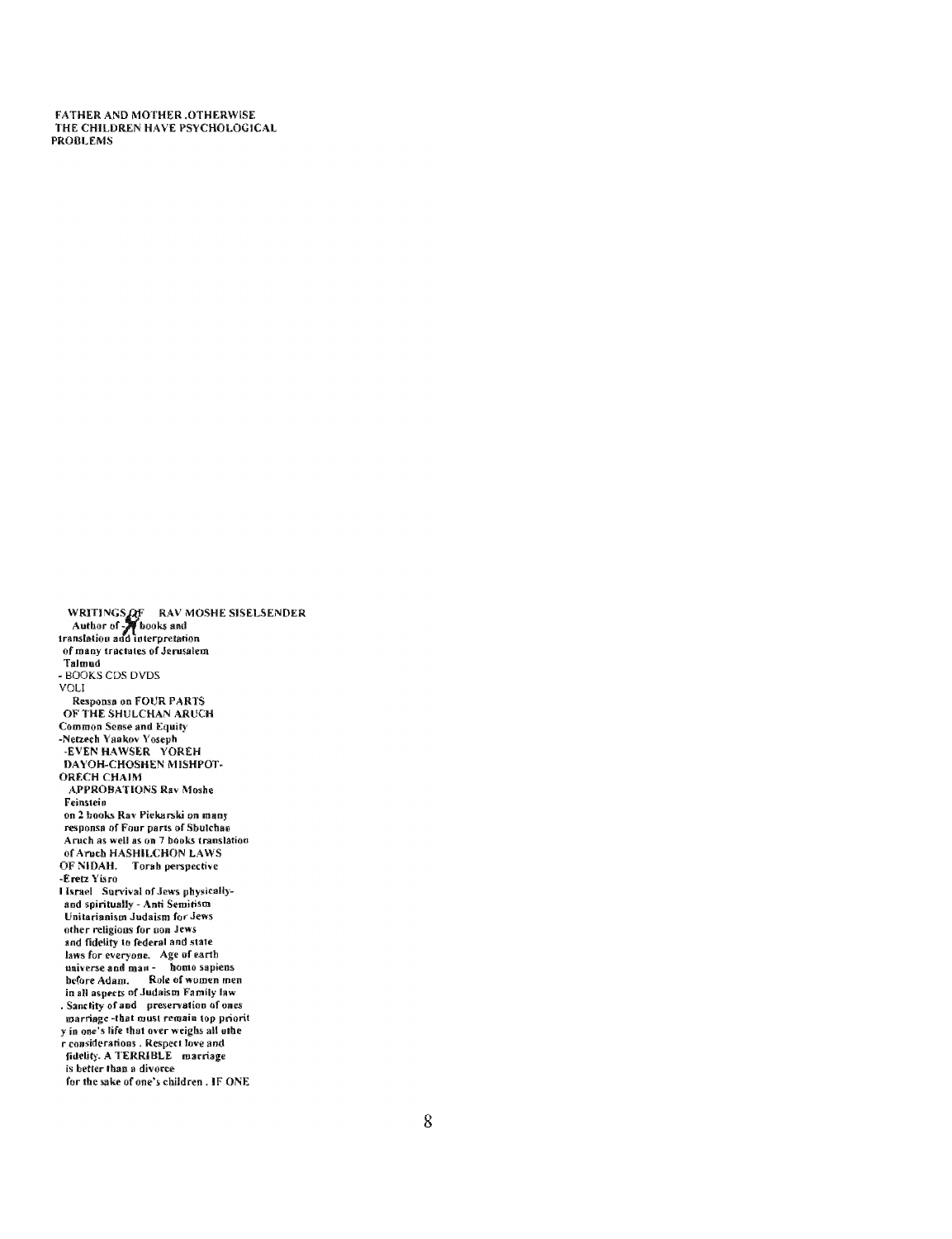HAS NO CHILDREN ONE DOES NOT **HAVE TO TAKE ABUSE ONCE ONE** HAS CHILDREN CHILDREN NEED A FAMILY WITH A BIOLOGICAL FATHER AND MOTHER .OTHERWISE THE CHILDREN HAVE PSYCHOLOGICAL **PROBLEMS** Laws of marriage divorce intermarriage conversions divorce annulment s Jurisprudence Jewish Civil criminal business law torts Sanctity of all human life-supercedes all lawS The disabled the ill the blind the deaf humans with down syndrome s protection of the unborn fetuses ABORTION IS TANTAMOUNT **TO MURDER** Modern day questions use of electricity appliances automobiles trains airplanes use of atomic power on Sabbath or holidays for the needs of critically ill and sick who do not have life threatening illness. Fasting on Yom Kippur for such individuals Prayers tefilio tzitus Sabbath and holiday observance **Building a Mikveh and Erev** 

By Rav Moshe SISELSENDER

Rav Moshe SISELSENDER learned for 10 years at Mesivta Torah Vodaat and was ordained there. Ordained by Horav Mosbe Feinstein greatest Posek-arbiter of Jewish Law in 20 century who also gav e bim approbation on two books. Ray Yisroel Piekarski Rosb Yeshiva who ordained rabbis at Lubavitz and halachic advisor to late Lubavitzer Rebbi Rav Schnerson gave him approbation to many responsa of Responsa on four parts of the Sbulchan Aruch as well as 7 volumes of translation to English of Aruch Hasbulchon on laws of Niddah

> Consulted with Rav Mosbe Feinstein and Rav Piekarski as long as they were alive. Author is in business and owes allegiance to no one other Torah. For over 50 YEARS THERE DOES NOT EXIST ONE<br>DAY THAT THE **AUTHOR HAS** NOT LEARNED TORAH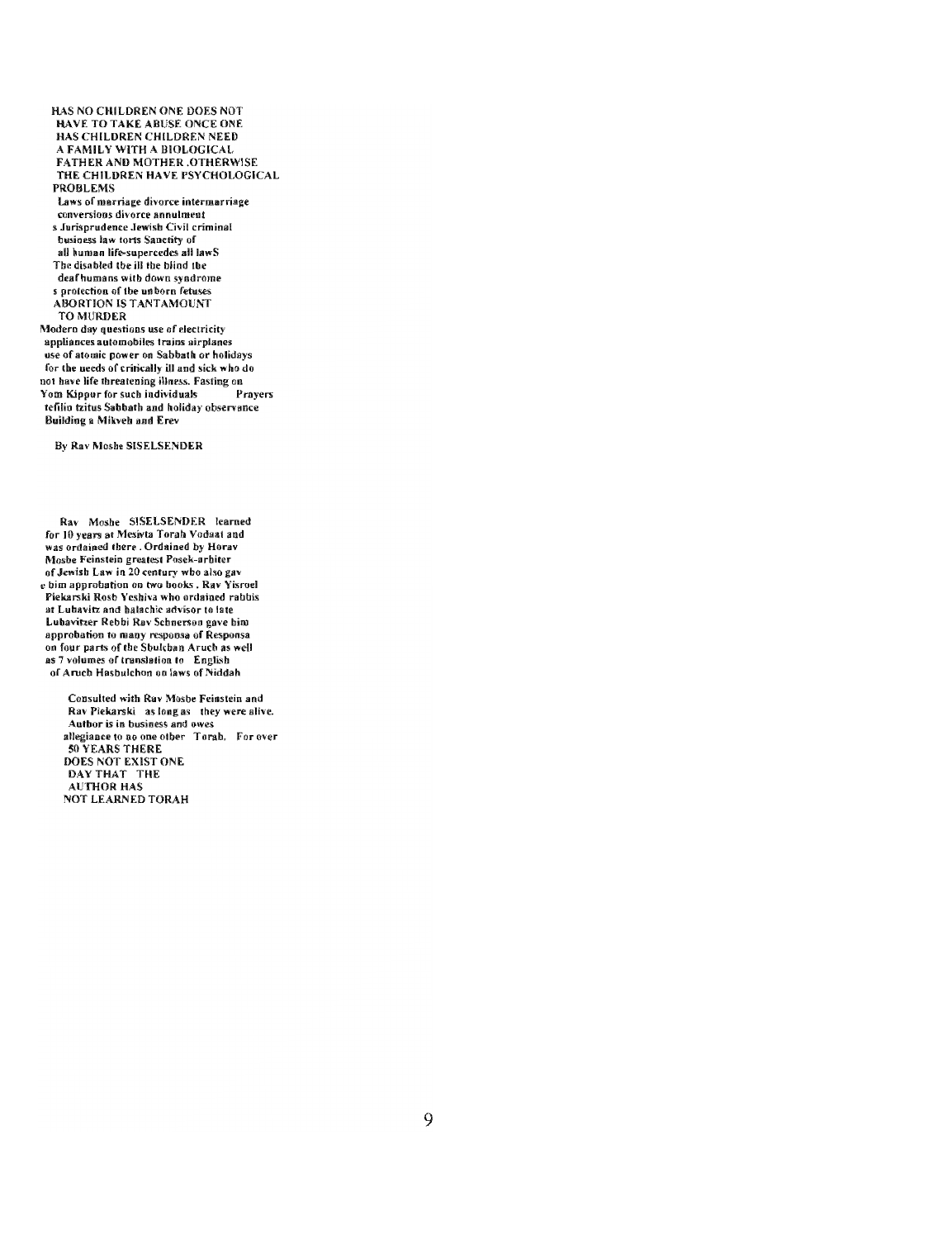equitable Solutions author<br>-20 books and translation interpretation of many tractates of Jerusalem Talmud - Integration Jewish Law Science Psychology Philosophy Jewish and World history common sense and equitabl within the parameters<br>year Divine given 4000 year Hallacha-Jewish law

Jewish and World history common sense and equitabl within the parameters<br>
year Divine given 4000 year Divir<br>Hallacha -Jewish law

Jewish Law Science Psychology Philosophy<br>Jewish and World history common sense and equitabl within the parameters  $4000$  year Divine given Hallacha -Jewish law

### YOREH DAYOH-CHOSHEN MISHPOTORECH CHAIM

Science and 21st Century life reality by observance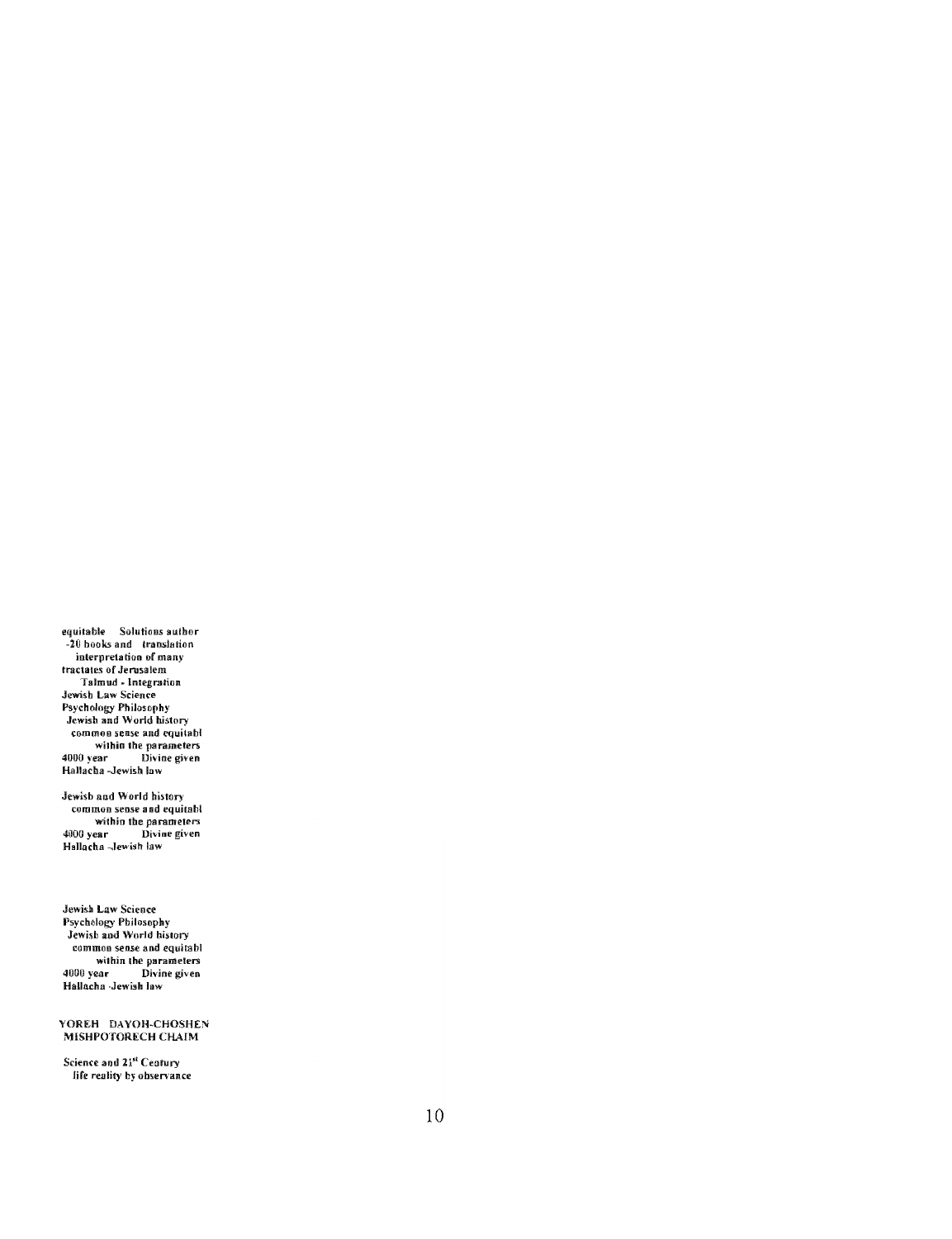Biblical Rabbinical Laws **Suggested Common Sense** equitable Solutions author -20 books and translation interpretation of many tractates of Jerusalem Talmud - Integration Jewish Law Science Psychology Philosophy Jewish and World bistory common sense and equitabl within the parameters 4000 year Divine given Hallacha-Jewish law **Rav MosheSISELSEBDER** ordained and approbation Ray Moshe Feinstein Ray Piekarski Approbation on **Responsa Four Parts** SHULCHAN ARUCH--EVEN HOEZER YOREH DAYOH-CHOSHEN MISHPOTORECH CHAIM **RAV MOSHE SISELSENDERConsequences Conflicts** Science and 21" Century life reality by observance Biblical Rabbinical Laws **Suggested Common Sense** equitable Solutions author -20 books and translation interpretation of many tractates of Jerusalem **Talmud** - Integration Jewish Law Science Psychology Philosophy Jewish and World history common sense and equitabl within the parameters 4000 усаг Divine given Hallacha-Jewish law

### copyright (c)Moses SISELSENDER

1999. All rights reserved. No part of this publication may be translated, reproduced, stored in a retrieval system or transmitted, in any form or by any means, electronic mechanical, photocopying, recording or otherwise, without express written permission from the author or his estate.

### **DEDICATION**

All my books are dedicated to Niramy wife-the crown and jewel of my life. I owe all my learning to her dedication to my health and welfare. She is the greatest gift ever given to me-by G-d. May she and I together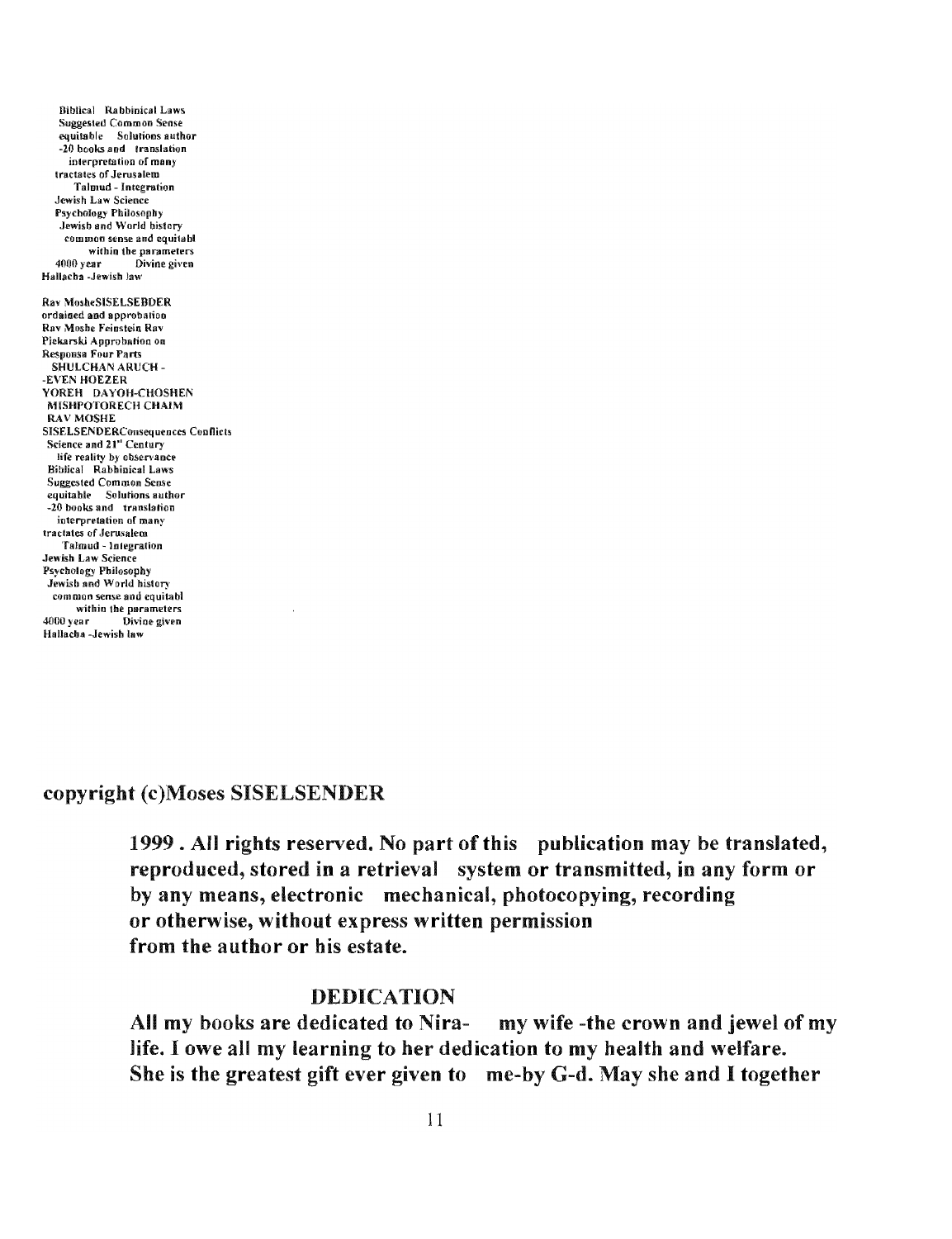with all our children and all our grandchildren and all of Israel and all humans all over the world regardless of race, religion, creed color or sex be blessed by G-d with life, peace and freedom from fear of any crime or terrorism with excellent health, make sufficient money to cover all their needs and<br>live to the coming of the Messiah and then live for ever- as tradition teaches. As live to the coming of the Messiah and then live the ancient sage-the Tana Rav Akiva stated regarding his wife Rachael "all my learning I owe to her all my achievement is hers if it was not for her I would not have been here teaching and sharing my knowledege of Torah. All honors of Torah should be given to her" .

### 18 IN HEBREW -CHET AND YUD - OR CHAI-STANDS FOR LIFE

Life is the over riding and prime concern for Jews SINCE DAY  $1 - 4000$ YEARS AGO AND LIFE IS THE NUMBER 1 CONCERN FOR Jews today. Consequently we have to declare that all Jews regardless of their degree of observance or non observance are family. We are responsible for each other. WE MUST LOOK OUT FOR EACH OTHER'S WELFARE. We will leave it to G-d to judge each Jew's religiosity. Our concern in this world must be primarily the physical well being of every Jew in the diaspora and in Israel. It is our sacred duty to ensure and guarantee Jewish unity. Only by banding together as a band of brothers and sisters will we be able to survive the anti Semitism that keep cropping up from every corner each year a new face and a new threat to our existence.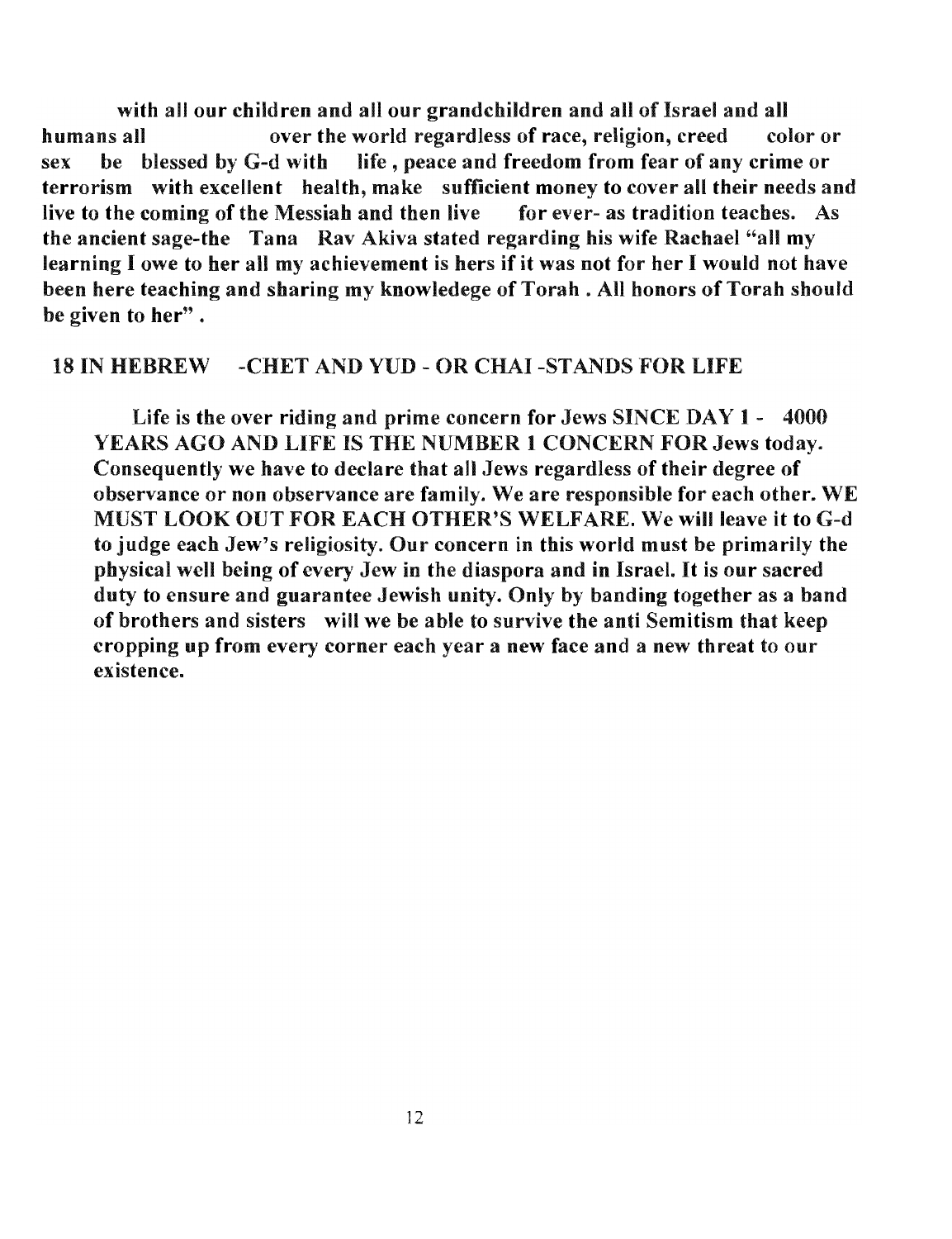### copyright (c)Moses SISELSENDER

1999 . All rights reserved. No part of this publication may be translated, reproduced, stored in a retrieval system or transmitted, in any form or by any means, electronic mechanical, photocopying, recording or otherwise, without express written permission from the author or his estate.

### DEDICATION

All my books are dedicated to Nira- my wife -the crown and jewel of my life. I owe all my learning to her dedication to my health and welfare. She is the greatest gift ever given to me-by  $G-d$ . May she and I together with all our children and all our grandchildren and all of Israel and all humans all over the world regardless of race, religion, creed color or sex be blessed by  $G-d$  with life, peace and freedom from fear of any crime or terrorism with excellent health, make sufficient money to cover all their needs and live to the coming of the Messiah and then live for ever- as tradition teaches. As the ancient sage-the Tana Rav Akiva stated regarding his wife Rachael "all my learning I owe to her all my achievement is hers if it was not for her I would not have been here teaching and sharing my knowledege of Torah. All honors of Torah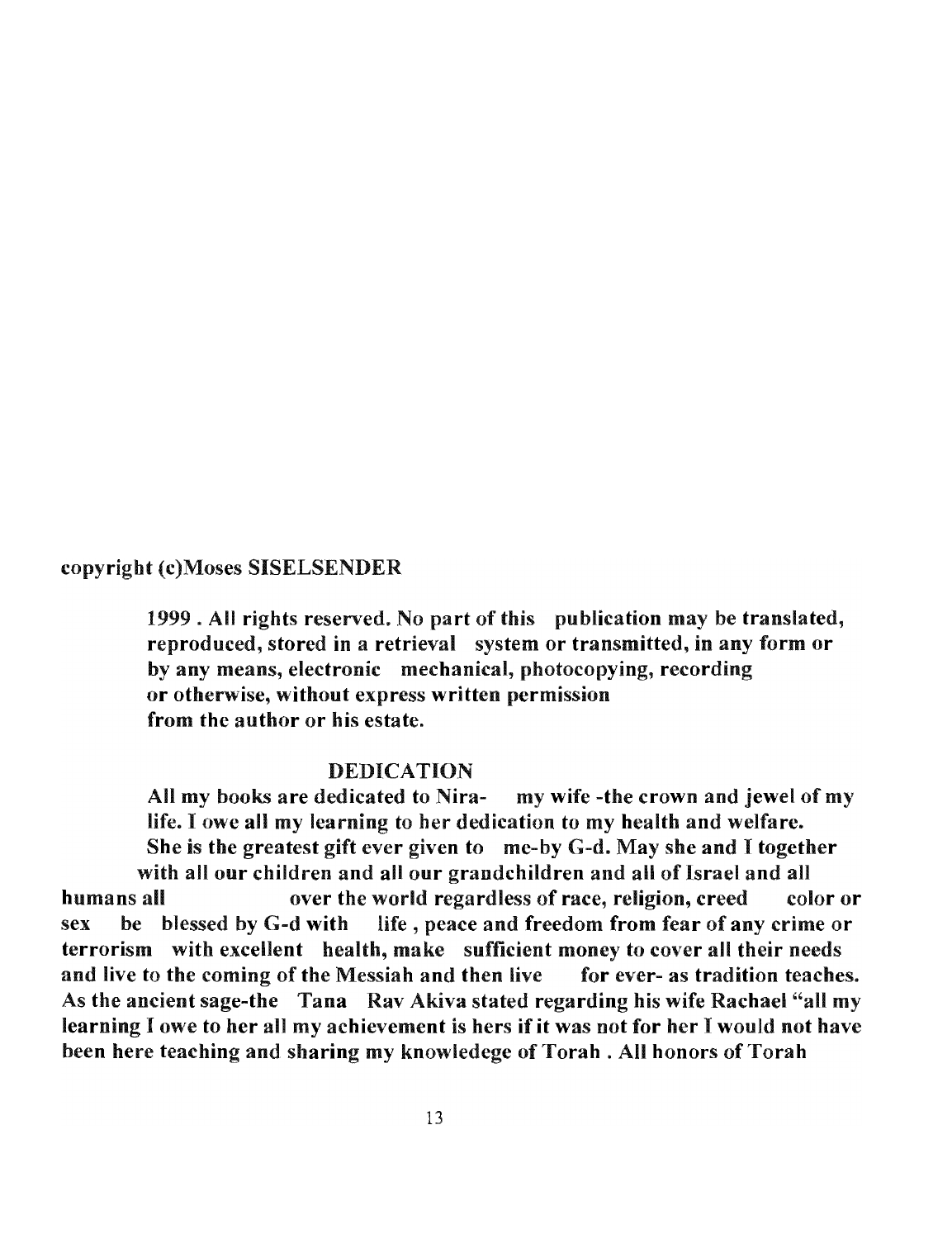### 18 IN HEBREW -CHET AND YUD - OR CHAI -STANDS FOR LIFE

Life is the over riding and prime concern for Jews SINCE DAY  $1 - 4000$ YEARS AGO AND LIFE IS THE NUMBER 1 CONCERN FOR Jews today. Consequently we have to declare that all Jews regardless of their degree of observance or non observance are family. We are responsible for each other. WE MUST LOOK OUT FOR EACH OTHER'S WELFARE. We will leave it to G-d to judge each Jew's religiosity. Our concern in this world must be primarily the physical well being of every Jew in the diaspora and in Israel. It is our sacred duty to ensure and guarantee Jewish unity. Only by banding together as a band of brothers and sisters will we be able to survive the anti Semitism that keep cropping up from every corner each year a new face and a new threat to our existence. This task of survival is not a job for a lone ranger. We must enlist the combined efforts of the entire Jewish community. That means every Jew of what ever ideological bend and commitment he or she have.; or does not have. Lets face it the non Orthodox Reform and Conservatives or secular organizations like Bnai Brith , Anti Defamation, Jewish Committee and Jewish Congress or out reach organizations as Hillel Lubavitz Esh Daat- are all different expressions of Jews organizing among like minded individuals who share their religious degree of observance or lack of it. Many observant Jews have recognized this basic truth, that it is necessary to go to the grass roots of Jewish society- the individual Jew. Tsuvah movements have found a new frontier to spread Torah and Jewish identity. Lubavitz and other out reach programs have flown into this new frontier to help save Jews. However those Jews who belong to the Reform Conservatives and other non Orthodox groups can not be condemned and written off. WE MUST BEHAVE WITH COMPASSION UNDERSTANDING AND COMMON SENSES AND INTEGRITY TOWARD EVERY ONE. Let us appreciate and compliment every Jew or Jewess for the positive behavior and observance of even one MITZVOH BETWEEN MAN AND MAN AND MAN AND G-D . Let us encourage them to be more committed regarding the laws between man and man and man and G-d. Let us focus on what Jews do observe, rather than what they do not observe. Let us focus on the part of the cup that is full rather than the part of the cup that is empty. Yes, let us aim for the stars for ourselves, but appreciate the accomplishments of others even if they be only

one inch. Let us behave toward each other as the gentle breeze in a warm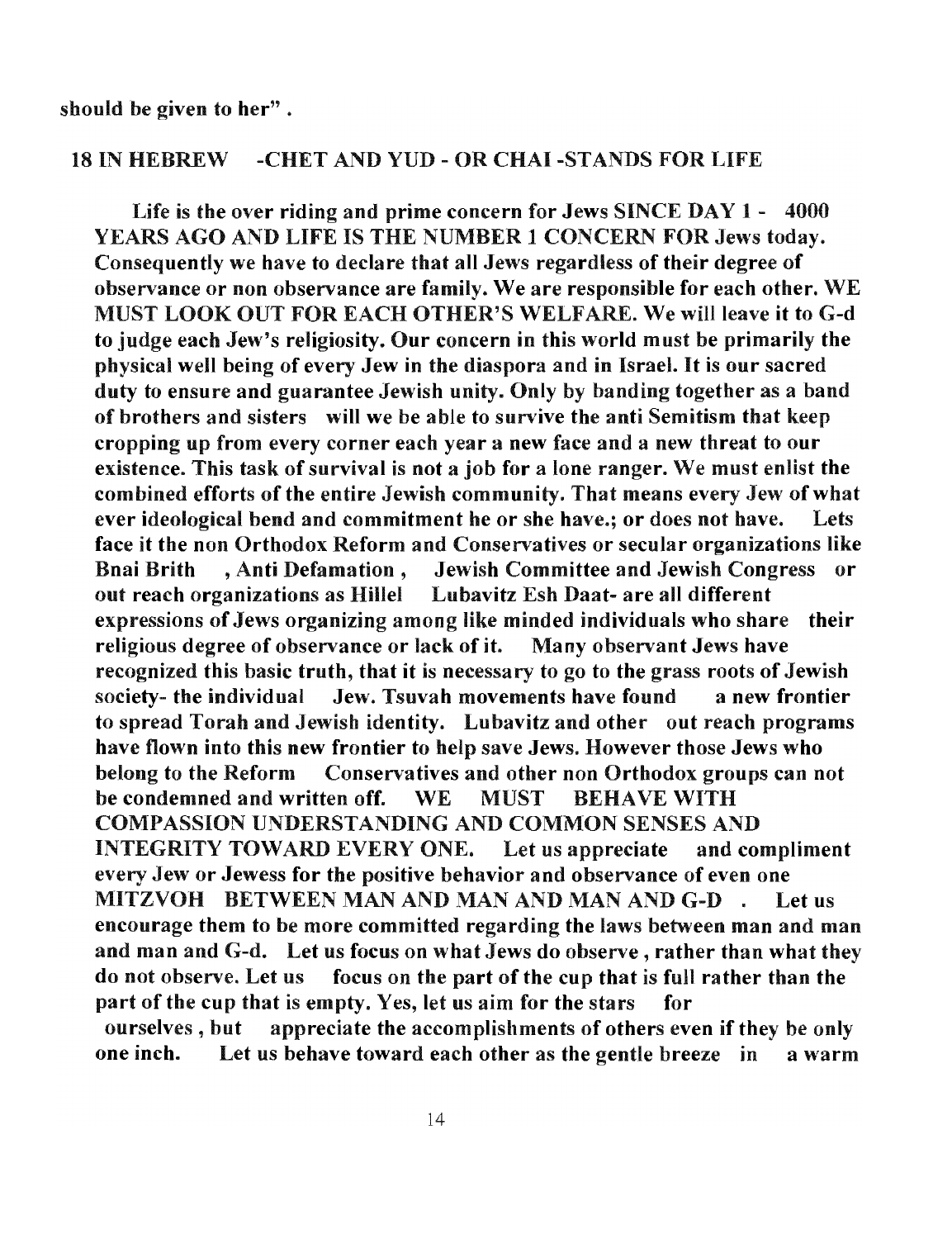spring day and speak with a soft voice as  $G-d$  Revealed Himself to the prophets. Both the laws between man and man and man and G-d were given by G-d at Sinai 3400 years ago. See the prayer of Yiogdol at the beginning of the daily morning services and the 13 articles of faith-the anni mamins- recited at the end of the morning daily services. See Rambam Yesodei Hatorah 9,10,11 . See Rambam Mamrim 3:3 Chazon Ish Yoreh Dayoh 13:16 as cited by Rav Eliezer Walden berg Hilchot Medinah 9 :4.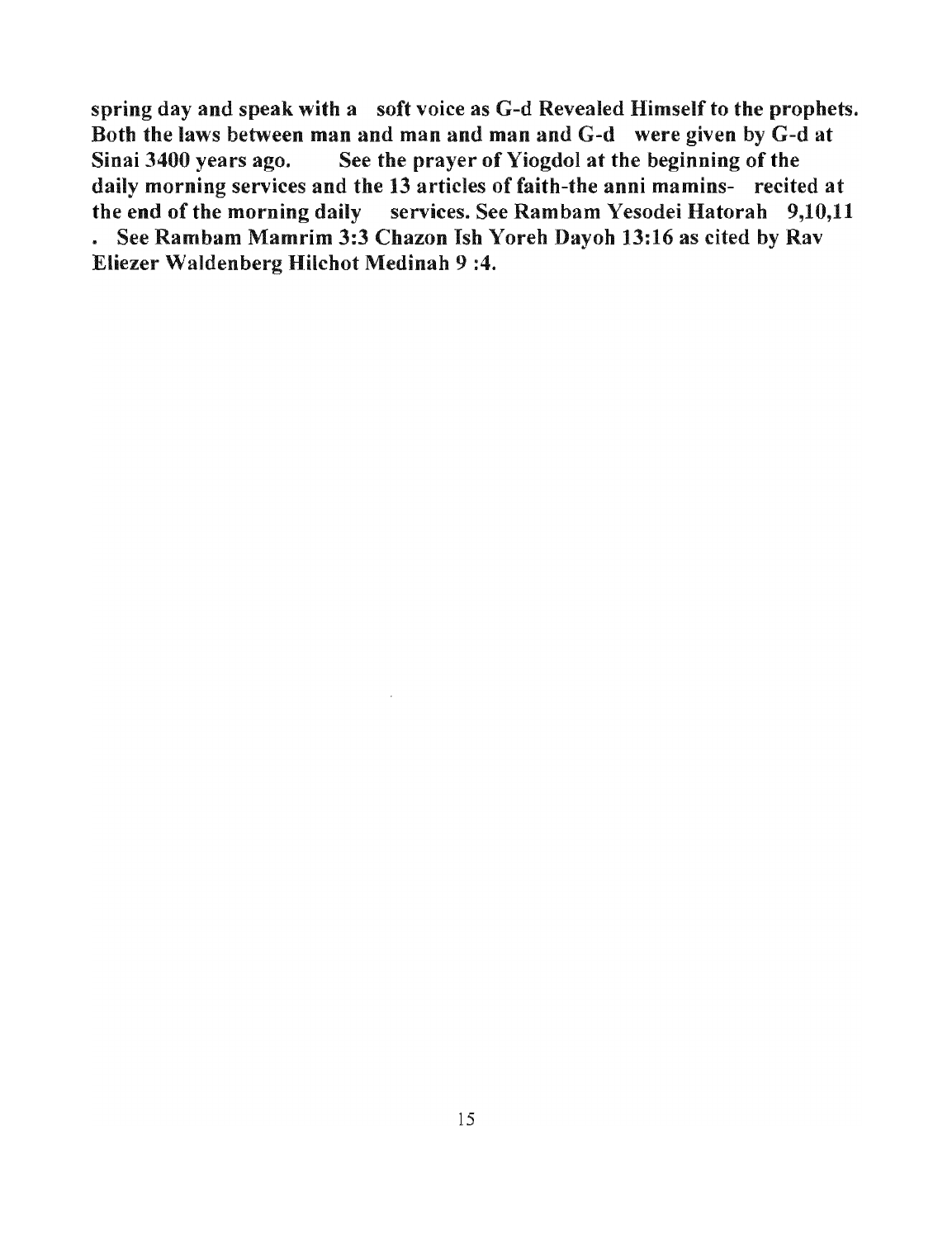Loose and irresponsible talk and especially the written word in newspapers or in books or on the internet or on films- in documentaries that are slander and especially if they are inaccurate are libel that can not only cause monetary damages, but can cost the lives of many people. Thus a documentary was shown on Israeli television in 2007 that falsely claims that a certain unit of the Israeli army killed Egyptian prisoners of war in the 1967 war. This was false. The soldiers who were killed were engaged in battle all the time. They were Palestinian terrorists trained by Egypt. As a result of this documentary showing members of the Egyptian parliament screamed and demanded that Egypt end its peace treaty with Israel and declare war. The same was heard as Israel is excavating near the Western wall to discover archeological proof that the first and second temple existed to counter Arab lies that the Temples never to counter Arab lies that the Temples never existed and that Jews have no rights to the old city of Jerusalem. The Egyptian parliamentarians again threatened to declare war if Israel persist in their archeological digs. The Muslims claim that the Jews want to destroy the Muslim mosques and build the temple of their own that never existed before.. We show in Vol 3 chapter 19 that we do not possess any kohanim who can trace their ancestry to the Biblical Aaron and therefore we can never rebuild the temple before Elijah the prophet will return from heaven and the Messiah will come. At that time all mankind will acknowledge the right of Jews to rebuild the third temple. Not before the advent of the Messiah and the coming of Elijah the prophet can the temple be built since we do not know who are the real priests. -the kohanim Thus the running of such libelous documentary can cause war and cost the lives of thousands of Jews. .

Certainly when a man screams fire in a crowded movie theater and causes a panic and people are stampeded such person is guilty. There is no defense of free speech. Certainly in the case of the false documentary that was shown on Israeli television all the people involved should be criminally prosecuted.

The same is true with the history professor from Bar Ilan University, who published in Italian a research paper that resurrects the libelous canard of the blood libel against Jews. Under the same umbrella of the distortion and abuse of free speech is the documentary that reveals a different burial place for Jesus than the place designated by Christians. They also found the names of Mary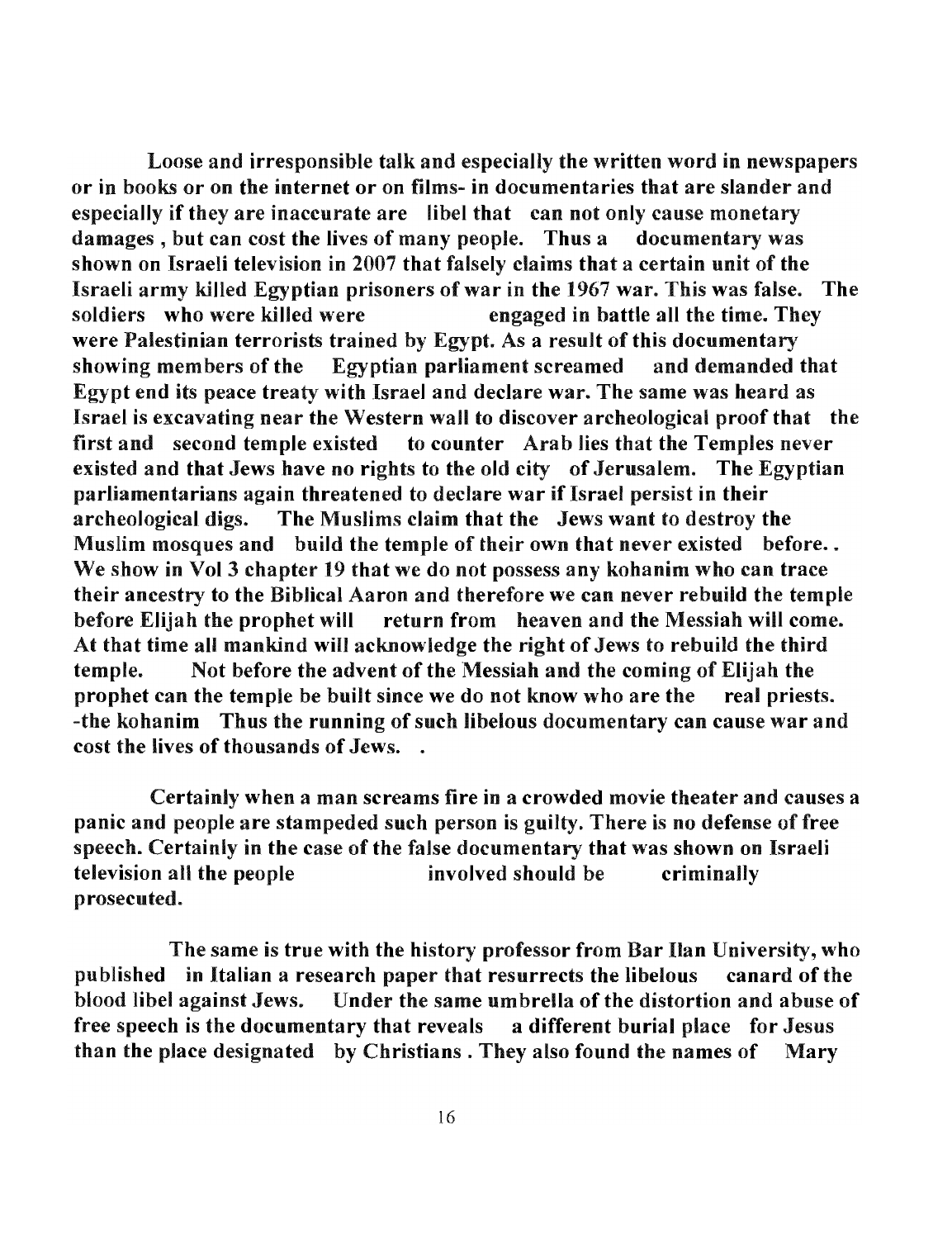the mother of Jesus and Mary Magdelana who is claimed to be the wife of Jesus and Judah who is claimed to be the son of Jesus...Such a documentary caused great upheaval in the Christian world. Such revelation is heresy for Christian doctrine as taught for the last 1700 years since the Roman emperor Constantine decreed in 315 AD that the Trinitarian creed be the accepted state religion of Rome 1700 years

What the documentary fails to indicate is that for the first  $300-400$  years of Christianity there existed rival groups who had their own version of the New Testament that differs on many theological doctrines and denies the doctrine of the trinity. See Gibbons The Triumph of of Christianity page 8. These rival groups could have buried different individuals in the vaults discovered 25 years ago in Jerusalem and written the names of Jesus Mary Mary Magdelana Judah and Mathew. Theyalso had different versions of the New Testament that vindicated their doctrinairian positions . The Muslims in the year 650 adopted the doctrinairian position of the rival Christian groups. All people merit Otem Habo -the world to come. As long as they do not coerce others to observe their faith and observe the seven Nohadite principles of belief in G-d and do not violate the rights of other humans and are not cruel to animals and establish courts of law to enforce these laws they will merit olem habo -the world to come. See vol 3 chapter 19 See Talmud Sanehdrin 59 and 105; Rambam Melochim 8:10, 11; Bais Yoseph in Tur Yoreh Dayoh 147 and Ramo Yoreh Dayoh 147:3; Ramo Orech Chaim 156:1 - citing Ran end of first chaper of Talmud Avodo Zoro; Rabbenyu Yeruchem nesiv 17; Tosphos first chaper Bechorot; see Levush Orech Chaim 156:1

Jews however are forbidden to accept an other faith and must be prepared to become martyrs rather than accept any religion other than the Written and Oral Law revealed by

G-d at Sinai 3400 years ago in front of millions of Jews. This law is today summarized in the four parts of the Shulchan Aruch. See a little further on in this introduction where I go into greater detail. See vol 1 chapter 34 for proof of the authenticity of our religion and vol 3 chapter 19.. See responsa Radvaz and Rambam Yesodei Hatorah chapters 4,5,6,7, 8,9,10 ;Yoreh Dayoh chapter 157:1 .

Certainly there exists no DNA that was taken 2000 years ago from the individuals involved. DNA did not exist then. All that was discovered was a burial plot and names that are found in the New Testament. Only Christians are the sole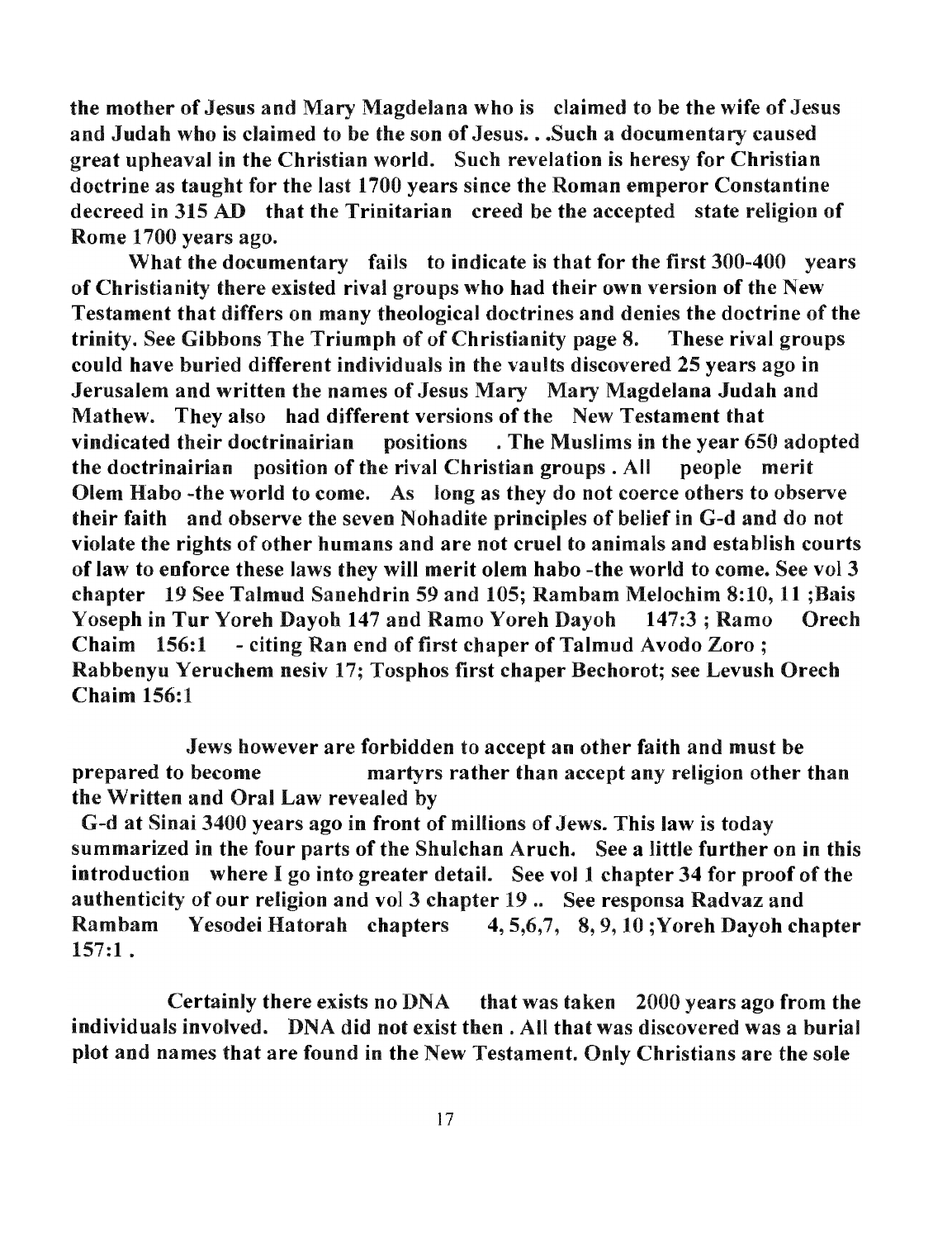authority about their religion. It is forbidden to get involved and present any new discovery that can foment and provoke ill blood for Jews. It is not our business. my volume 3 of Responsa on Four Parts of the Shulchan Aruch. chapter 19. The entire Torah can be violated to save a human life. No place does it state that we are obligated to be stupid and reveal information that can even remotely possibly endanger human life. Why was it necessary to show the documentary on Israeli

TV . ? What was gained from this? Why isn't there censorship that forbids the airing of any material before it passes the military censor? Why can't universities have a code -a red line that if any professor publishes anything with out permission he is automatically dismissed? Why can't Israel department of archeology have a strict code baring the revelation of anything that can cause bad blood toward Israel and foment anti -Semitism. When ever one is in doubt, one must abstain from publication. Period. This is the red line that must not be violated.

A concerted information campaign must be launched to counter the propaganda

of anti Semites ,who have launched a crusade to destroy the State of Israel and destroy the legitimacy of the Jewish claim to Eretz Yisroel. They do not take to task Hamas Hizbullah and Iran who swear to wipe Israel off the map and destroy all of the six and a half millions Jews in Israel and in the other miHions in the rest of the world. These deniers of the holocaust want to create an other holocaust themselves. It is this very threat to Israel's existence that should occupy all of us , not the stupidities committed by Jews that I have discussed earlier. I have hesitated to print my book in order not to be divisive. However it it is our mission and it is necessary to help agunot and free them from their imprisonment that I have undertaken this task. Plus the fact that other individuals have written information in my name that is not accurate. Thus I must correct the distortions. I certainly have the right to defend myself from distortions and libel and esent the facts and Jewish laws accurately. I have edited my book literally one thousand times reviewing all my sources and finding new sources and reviewing the writings of those rabbis who oppose me. I have changed and modified my position. But I do not depart from my original thesis. See my 5 volumes. One can not comprehend and know my full position before reading all 5 volumes. What I AM BRIEF IN ONE AREA I ELABORATE IN AN OTHER AREA. I FOLLOW THE FORMAT OF THE RAMBAM. I have read the book from the eyes of anti Semites. I have read the book from the perspective of those individuals who can distort what I write. Their motivation could be either because they want to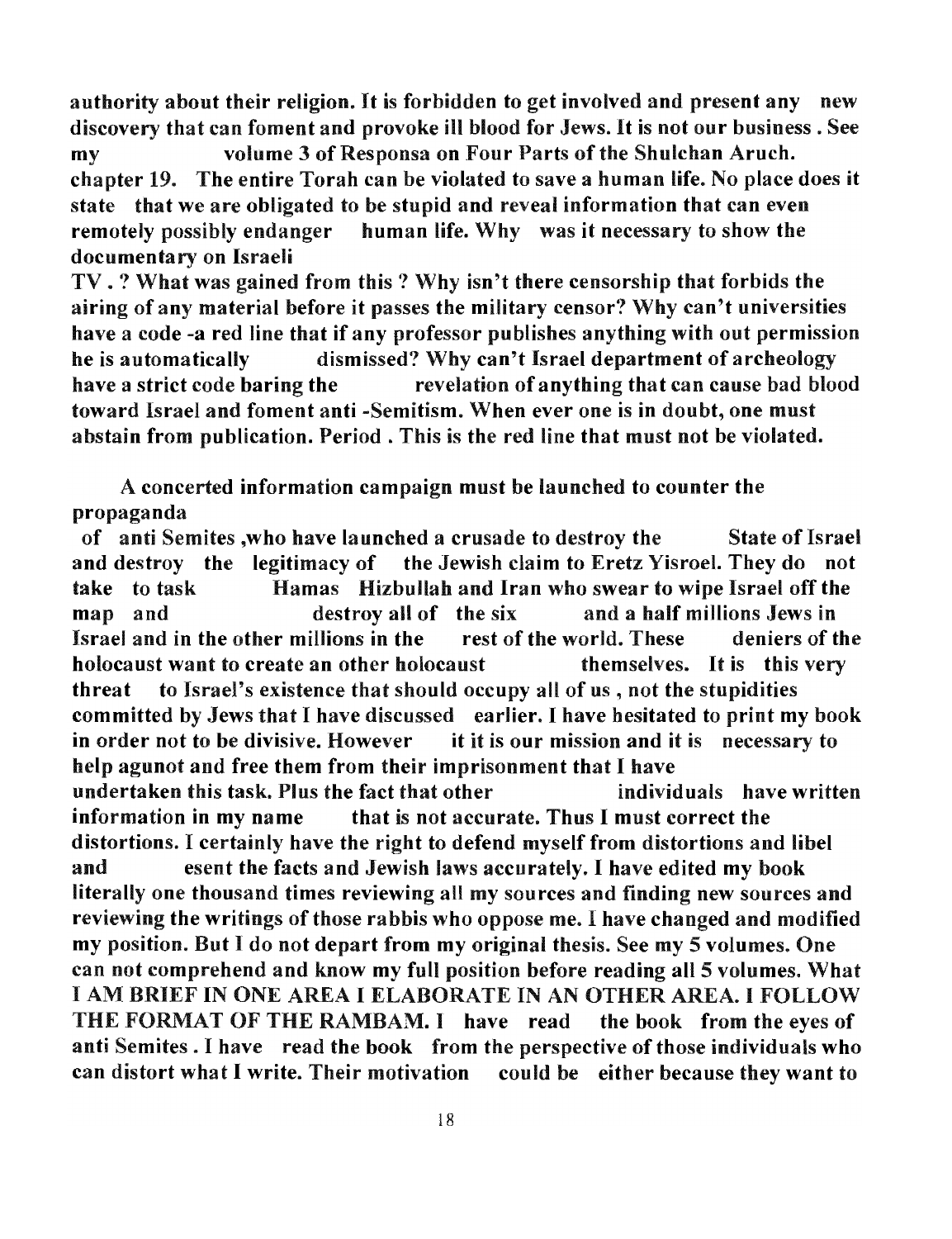prevent any agunah to be helped because they believe that what I write is wrong or because of ulterior reasons. Or those individuals want to destroy the entire edifice of Halachic marriage.

UNFORTUNATELY MOST RABBIS INCLUDING ORTHODOX TODAY ARE NO MORE THAN SOCIAL WORKERS. LET THESE RABBIS CONSULT A RAV WHO HAS MASTERED AND OBSERVES THE FOUR PARTS OF THE SHULCHAN ARUCH FOR ALL ISSUES OF HALLAHA. LET THE Rabbi HAVE A PROFESSION OR BUSINESS OUTSIDE OF THE RABBINATE SO HE WILL BE INDEPENDENT AND HONESTLY AND WISELY ADVISE AND RULE ON ALL THE HALACHIC QUESTIONS.

Certainly. all rabbis must devote four hours a day to the study of the four parts of the Shulchan Aruch using the Aruch Hashulchon . After 10 years they will have mastered them. This is the only way to save Judaism. If they can not commit to four hours that is no excuse that they should not commit to at least one hour. Then the will have mastered the four parts of the Shulchan Aruch after 40 years.

### 18.18- REPRESENTS LIFE

I devote a whole section of my book as my first segment of all my writings to the defense of Israel. See my introduction to volume 1 of the Responsa on the Four Parts of the Shulchan Aruch -to the legitimacy of the Jewiih claim to Ertetz Yisroel and the right of the free world to defend themselves against the terrorist war to conquer the world and convert everyone to their brand of Islam or else kill and destroy every human who differs from them. We must destroy the ability of Iran to develop atomic weapons.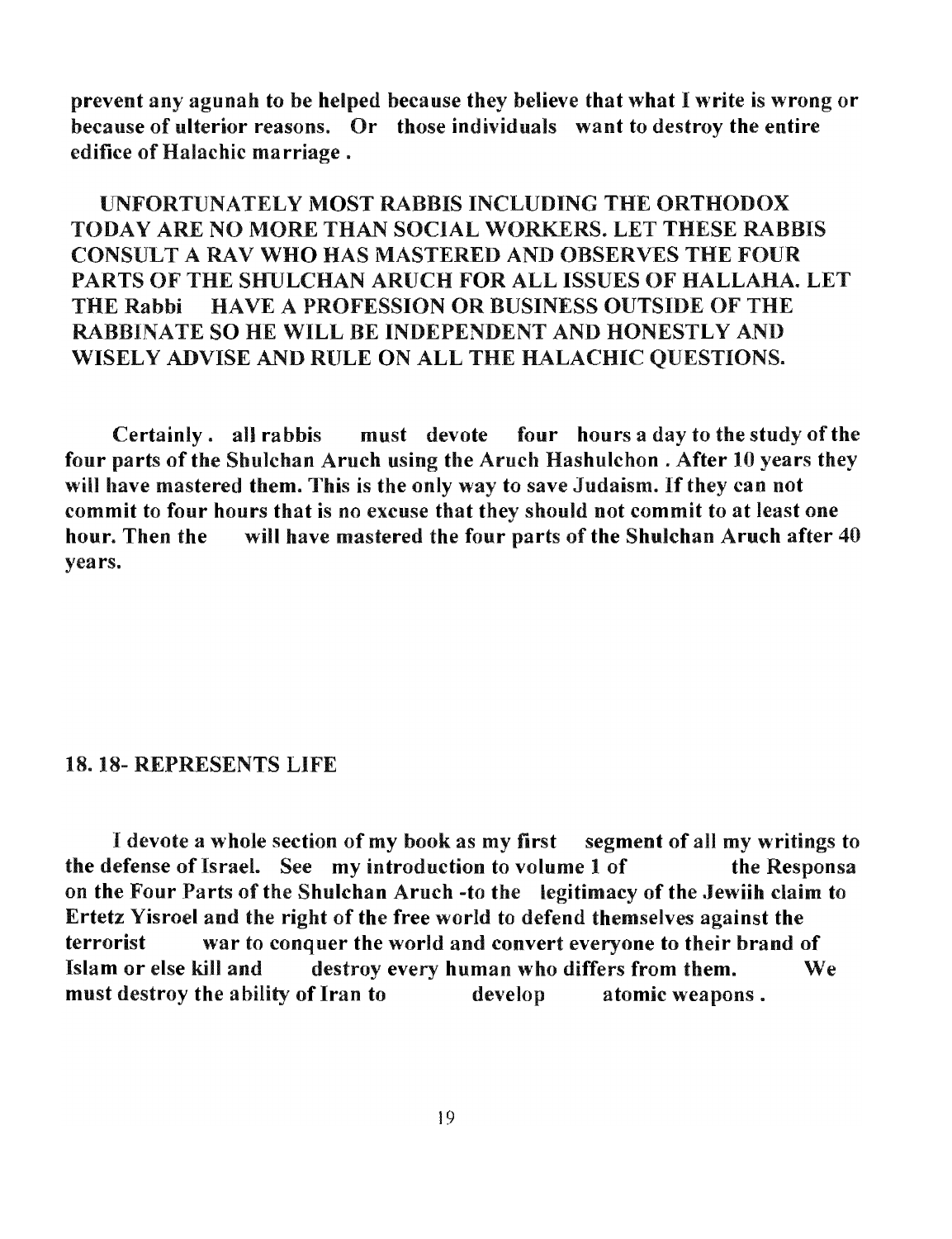The future of Judaism CAN BE ASSURED ONLY IF THERE EXISTS Rabbis who will commit themselves to master and observe the four parts of the Shulchan Aruch. ONLY SUCH RABBIS ARE AUTHORIZED TO RULE ON ANY LAW OF Judaism. Any representation of Judaism that lacks the laws of the four parts of the Shulchan Aruch applied to fit the cases presented is an other religion Radvaz in responsa and Rambam Yesodei Hatorah 9,10,11and the 13 basic principles of faith. The Oral Law given by G-d at Sinai 3400 years ago was written in manuscripts and transmitted from one generation to the next. They were known as megilot nistorot Rashi Bava Metzia 92a. These manuscripts were edited and the conflicting laws voted upon and a common law and equitable law approved by the Rabbis of the Mishne and then the Rabbis of the Gemorah. The Mishne and the Talmud was written over a period of approximately 400 years and completed approximately in 400 ACE. Then followed the period of the Rabbonei Savroye, the Gaonim , the Rishonim and the Achronim. AU the laws of the Talmud were summarized and codified by The Riff the Rambam the Rosh Tur Bais Yoseph and Ramo.. The codification of Bais Yoseph and Ramo is known as the Shulchan Aruch-. It is the summary of the Talmud and all the responsa -that answered all new questions that arose over thousands of years were responded based on precedents from previous accepted authorities. AU are summarized in the four parts of the Shulchan Aruch. Commentaries arose like Bais Shmule Chelkos Mechokek Gro and Taz on Even Hoehzer ; Shach and Taz, Gro Bair Haitiv and Bair Hagolo Pri Chodosh and Pri Megodon on Yoreh Dayoh ; the Shach, Taz, Sma, Ktzos Hachoshen, Nesivot, Gro, Bair Hagolo Bair Haitiv on Choshen Mishpot; Taz and Mogen Avrohom on Orech Chaim. These are only a fraction of the commentaries that exist. Later authorities wrote additional summaries and codifications as the Lubavitzer Rebi the Tzemech Tzedek, the Levush, the Nodei Beyehudah, Rav Akiva Eiger, the Chsam Soffer. the Mishneh Brururah and the Aruch Hashulchon on all four parts of the Shulchan Aruch, as well as future laws that will become operational once Jews return to Israel, the laws of trumah maaser sheviot become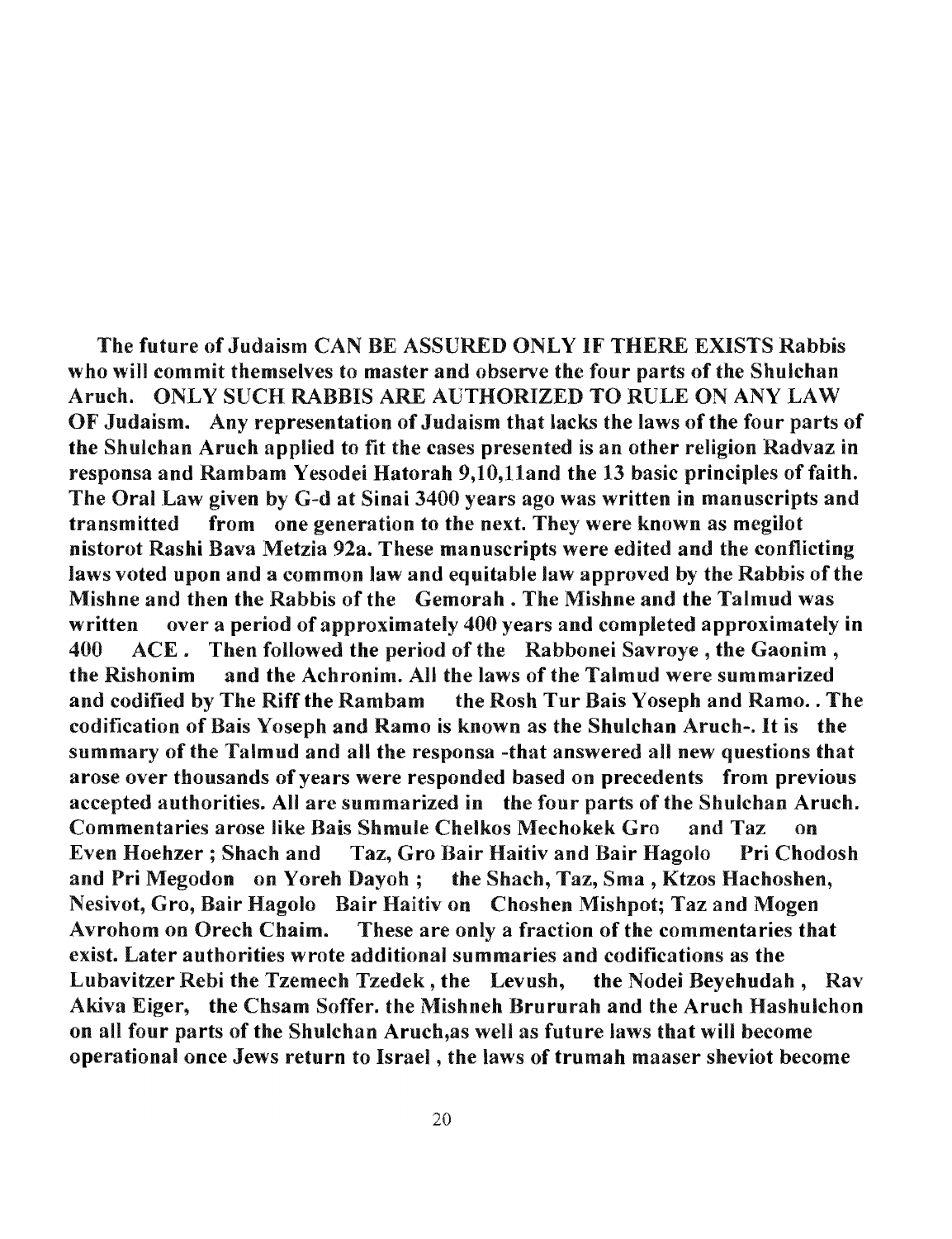operational; the holy temple will be built and the sacrifices will commence. Tens of thousands if not hundreds of thousands of Responsa and commentaries on the Talmud and Shulchan Aruch were penned over the last thousands of years. Many of these responsa are summarizes in Otzer Haposkim on Even Hoehzer Pischei Tsuvah and Gilyonot of Rav Akiva Eiger Hasholom on four parts of the Shulchan Aruch . Some of the responsa penned over the last century are those by Rav Yitzchok Elchonon Spector, Rav Yudelevitz, Rav Henkin, Rav Moshe Feinstein, Rav Yitzchok Herzog, Rav Uziel, Rav Yeciel Yaakov Weinberg- the Shreidei Esh, Rav Mordecai Yaakov Breish- the

the Chelkos Yaakov and Rav Gorin the Mashiv Milchomo, and Rav Eliezer Berkovitz in Tnai Benesuin Ubeget. Let us mention the Israeli journals Torah She Bal Peh and Noam that have leading scholars express their Torah view on many contempory burning issues in Israel and diaspora that relate to the very survival of Torah Jews and the State iof Israel.

I have attempted to summarize some of these responsa in my five volumes called Responsa on the Four Parts of the Shulchan Aruch. I explore very controversial areas of Jewish law as the reader will discover once he or she reviews my table of contents. All my books except for one are in Engish. One volume is in hebrew.

A kollel must be established and supported for such a purpose. A foundation exists for this purpose. It is Bais Meir Menachem Sender Latorah Vehoroah, Inc. I have endorsements to form a kollel for the study of the four parts of the Shulchan Aruch from Rav Moshe Feinstein Rav Yaakov Kminecki and Rav Yisroel Pikarski.

We plan to pay scholars the sum of 2,000 per month or 24,000 a year to devote  $4$ hours a day to the study of the four parts of the Shulchan Aruch; all the talmudic references and references to other parts of the Shulchan Aruch; study in depth all the tractates of the talmud; and all the responsa over the last 1500 years. It takes 10 years to master the 4 parts of the Shulchan Aruch. In that way we will ensure the survival of Klal Yisroel -the Jewish people.

We ask all Jews to contribute in the support of this mission.

MAY G-D bless you with eternal happiness success in all your endeavors heath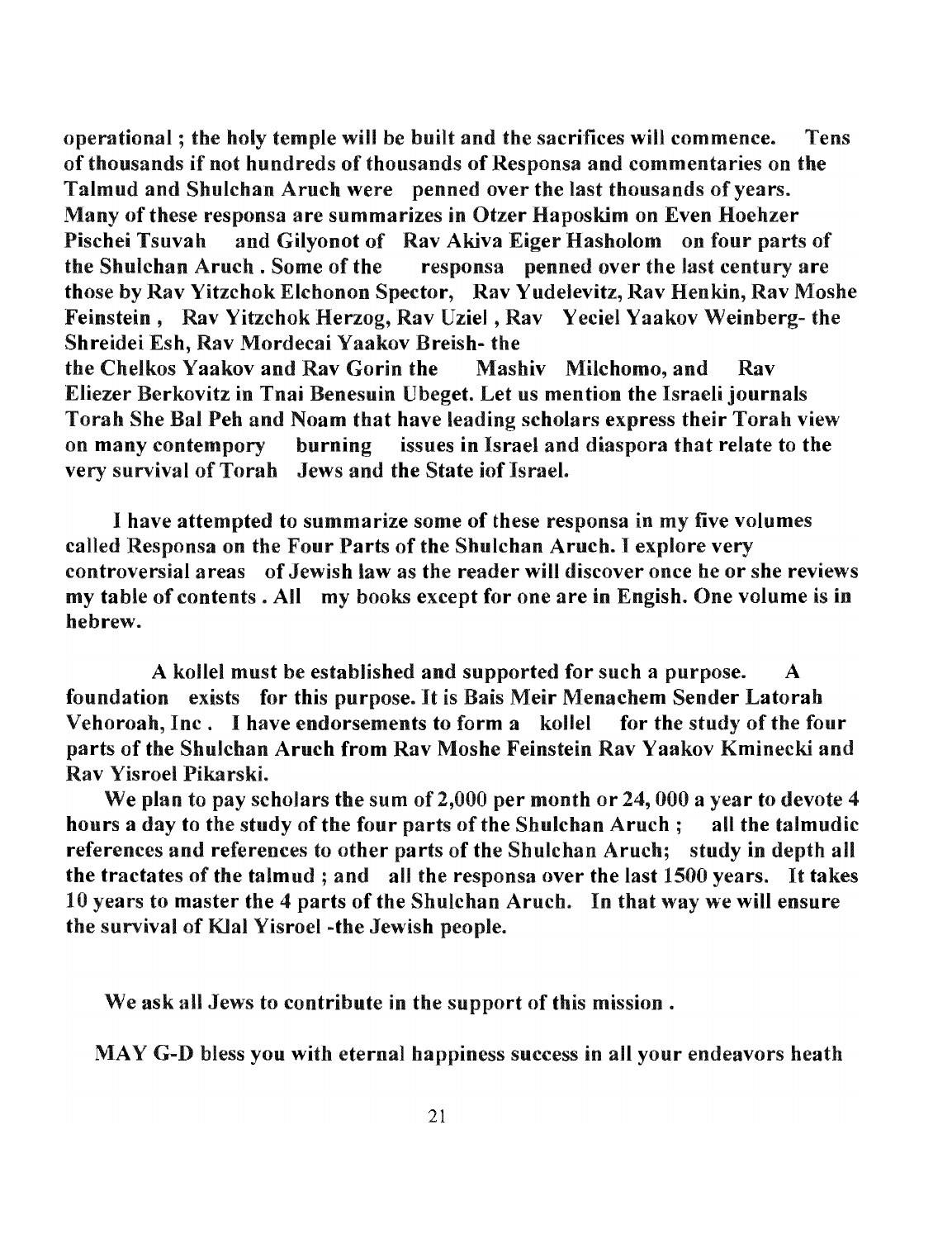and longevity.

I APPEAL TO ALL RABBIS TO DEVOTE FOUR HOURS A DAY TO THE STUDY OF THE FOUR PARTS OF THE SHULCHAN Aruch using the Aruch Hashulchon. After 10 years they will have mastered them. IF THEY CAN NOT COMMIT TO FOUR HOURS A DAY THAT IS NO EXCUSE NOT TO STUDY ONE HOUR A DAY. THEN IT WILL TAKE THEM 40 YEARS TO MASTER THIS MATERIAL. LET RABBIS MAKE A LIVING FROM ANY FIELD OTHER THAN THE RABBINATE. ONLY THEN CAN ONE BE SURE TO REMAIN HONEST AND COMMITTED.

THIS IS THE BREED OF RABBIS WHO WILL SAVE JUDAISM.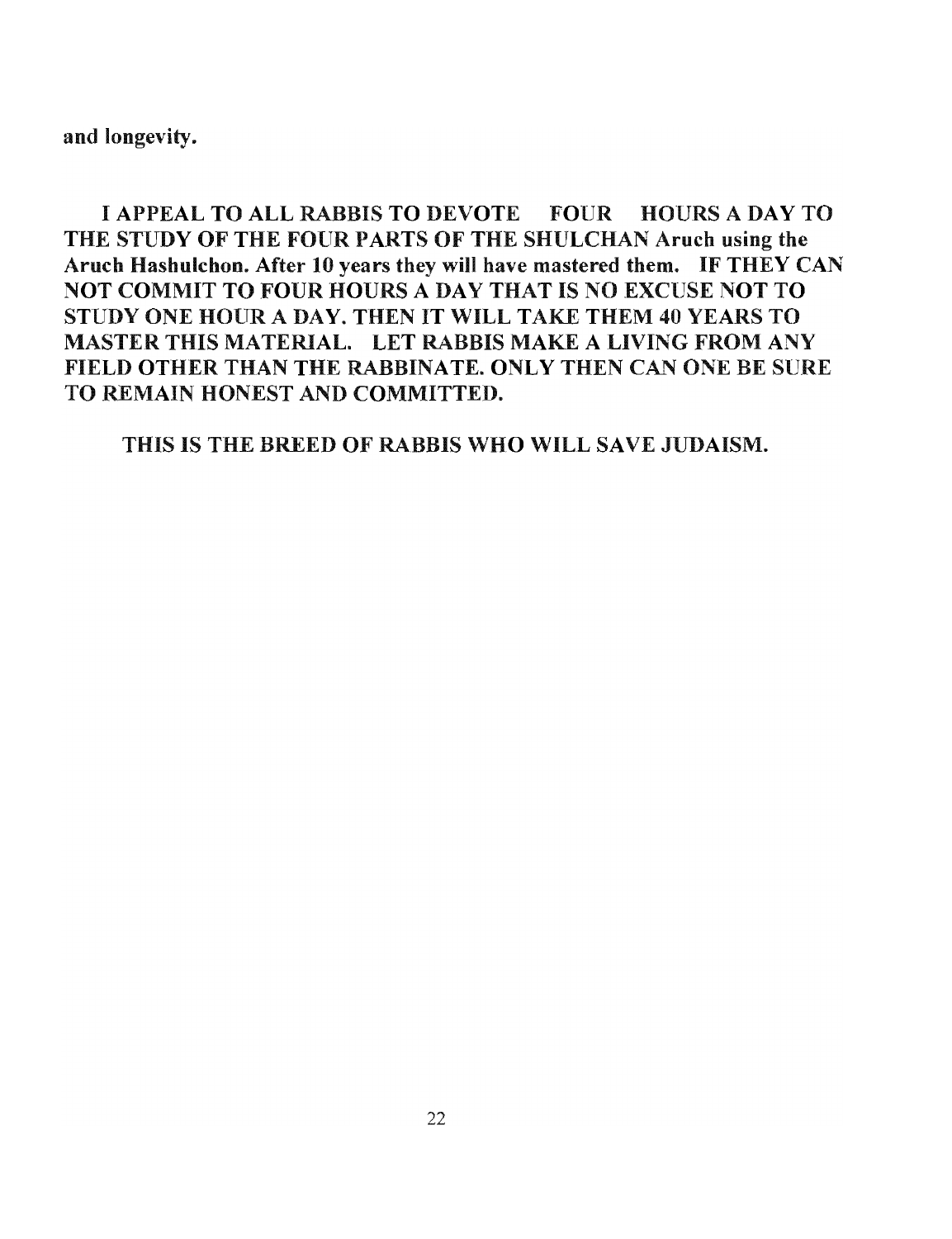### OUR MISSION IS TO PRESERVE ALL MARRIAGES AND ENCOURAGE JEWS TO HAVE LARGE FAMILIES.

However when a marriage dies we will turn heaven and earth to save it. If it can not be saved we invite the couple to come to us so we can work out a mutually accepted agreement regarding all the marital assets custody visitation rights alimony and child support. We wil then administer a Get and recommend a marriage attorney to get a civil divorce. In the contingency that one of the spouses does not cooperate. We will turn heaven and earth to find a halahic loophole to free the spouse who is held hostage.<br>E MAIL US AT betdin @agunah.com

EMAIL US AT betdin @agunah.com or mosbemorgenstern@yahoo. com FOR ALL YOUR INQUIRIES AND NEEDS.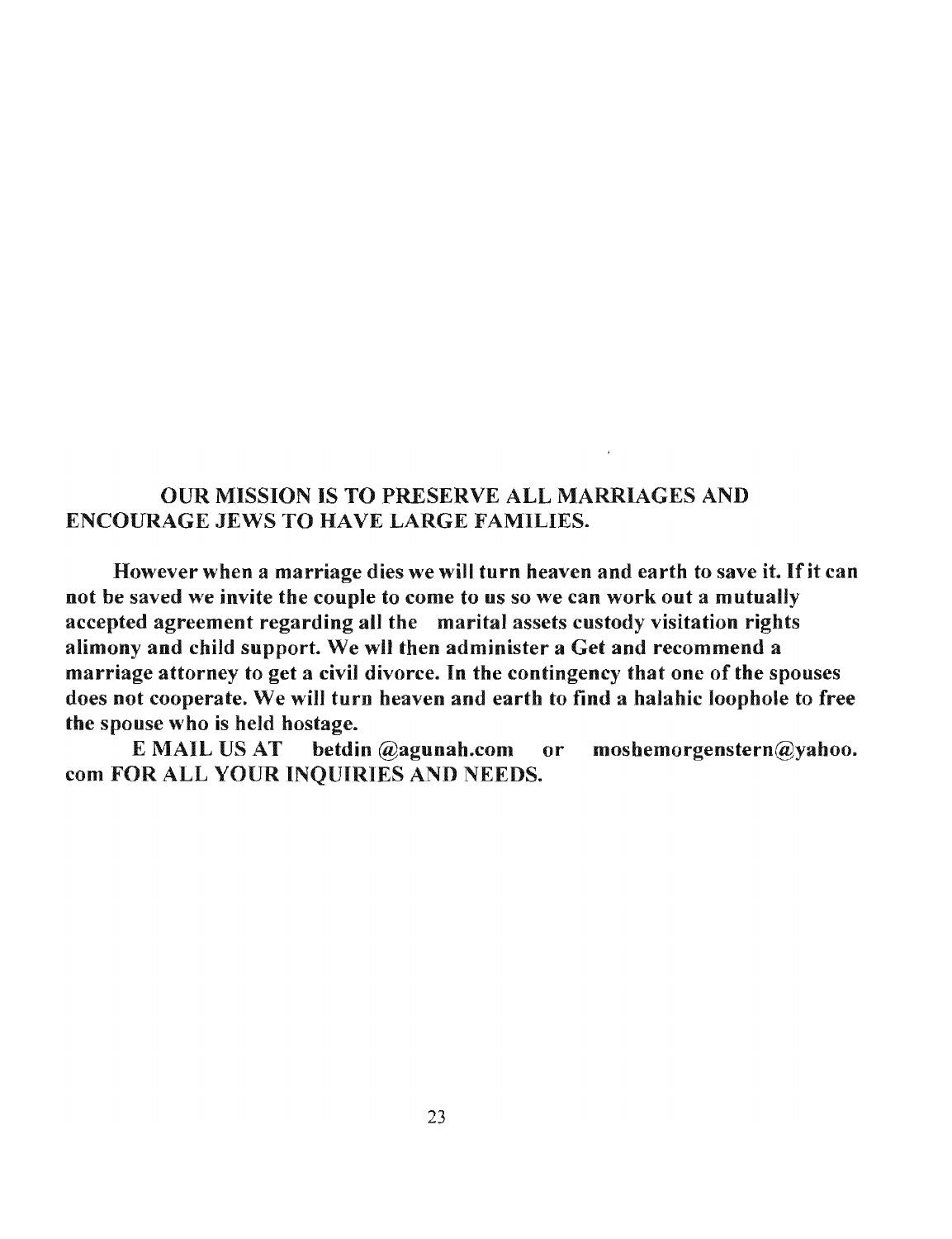These books present a pragmatic response to the problems that threaten the survival of the Jewish people as individuals and as a group by external forces of hatred and jealousy and internal dissensions. Millions of Jews have been killed and forced to convert over the past 2000 years as a result of anti- Semitism. The hatred of the Jew manifested itself to destroy the Jew spiritually as celebrated by Chanukah or physically as celebrated by Purim. In our day and age anti Semitism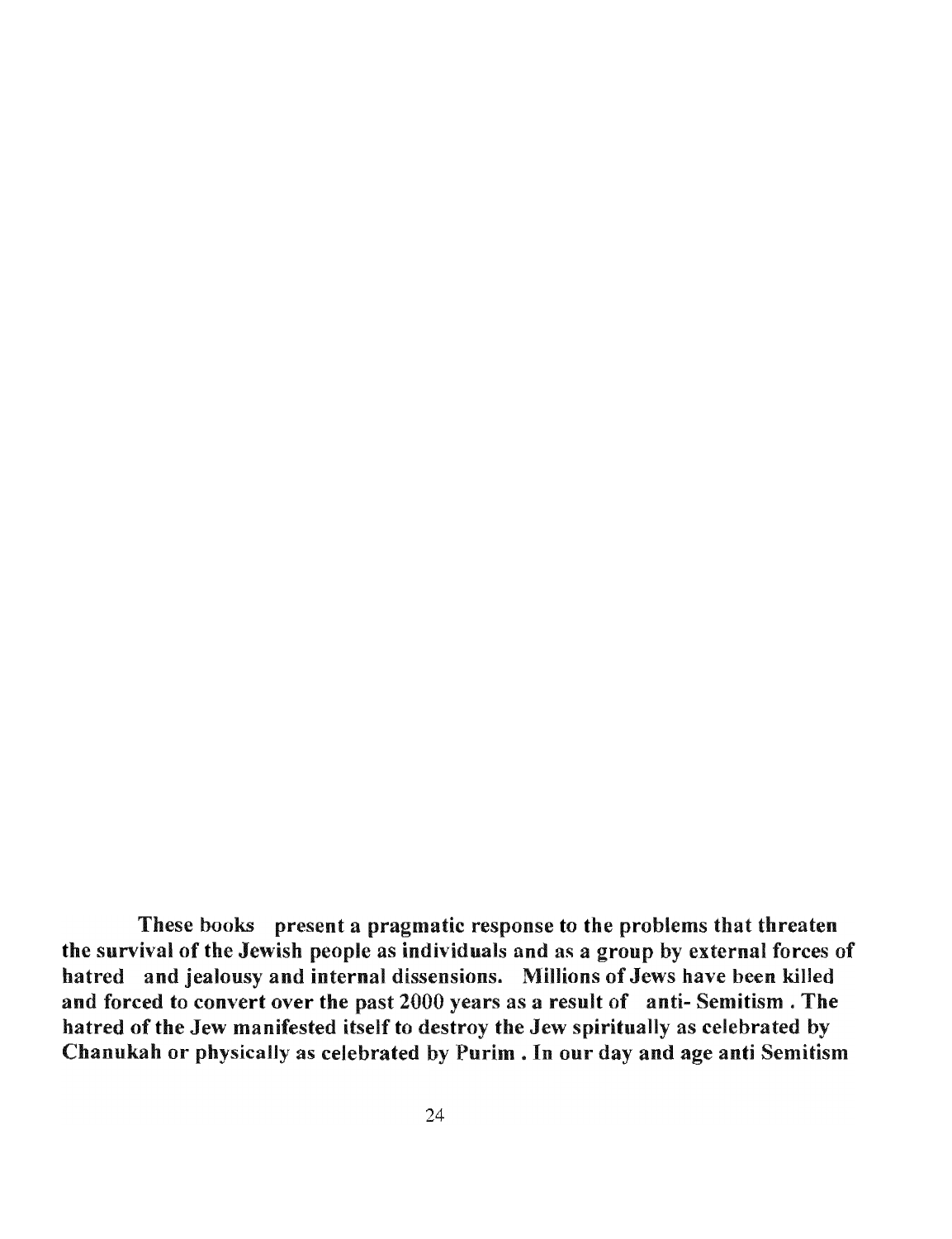culminated in the holocaust and its new form of anti Zionism and not acceptance of the rights of Jews to an independent Jewish State -Israel.

We are equally destroyed by ignorance and apathy of Jewish Laws and practices and cease to identify as Jews. This leads to intermarriage and assimilation.

As though all these problems are not enough; our insides are torn out by internal dissension, non acceptance of other Jews, intolerance and short sighted polarization of positions without researching the Halachic loopholes available to post facto accommodate opposing viewpoints without accepting, necessarily, a position about Judaism that is a denial of the Divine character of Torah and Mitzvohs. It is this monumental task that all my books attempt to address. I try to be the great reconciler and peace maker, a task that even King Solomon would have been challenged. Like Mordecai of the Purim story I pursue the truth. I cannot satisfy all the polarized positions of the left or right. Most honest Jews will agree with my conclusions and methods. I can be accused that I love all Jews and bend backwards-using Halachic loopholes to integrate all Jews and most converts into the body of the Jewish people. I do not claim that my books are infallible. Let those who disagree propose pragmatic means to achieve the same results.

, I possess many years of Torah scholarship after having been ordained by Rav Moshe Feinstein head of Yeshiva Tifereth Yerushelayim and greatest decisor of the twentieth century. I also was ordained by Rav Kushelevitz and Rav Schorr at the Mesivta Torah Vodaath Rabbinical School, where I studied for over ten years. I have the approbation of Rav Piekarski on my books -Responsa -Four Parts of the Shulchan Aruch; Rav Steinberg from Rehovot Israel signed numerous responsa that I prepared regarding freeing Agunot. Rav Moshe Feinstein gave his approbation on two books that I wrote. I therefore am well qualified to address the burning issues that threaten Jewish survival and give pragmatic alternatives to insure the continuation of Jews as individuals and as a people. I also show that within the parameters of Halacha Jewish women can go free even though their husbands deny them a Get. I also show how to unite Jews and sponsor cooperation instead of dissension and polarization for the sake of Jewish survival.

My mother Sisel the daughter of Reb Moshe and leda was a very wise and idealistic woman. She sent me to learn Torah to my paternal grandparents home Rav Shaul Ariey and Miril Morgenstern in upstate New York when I was seven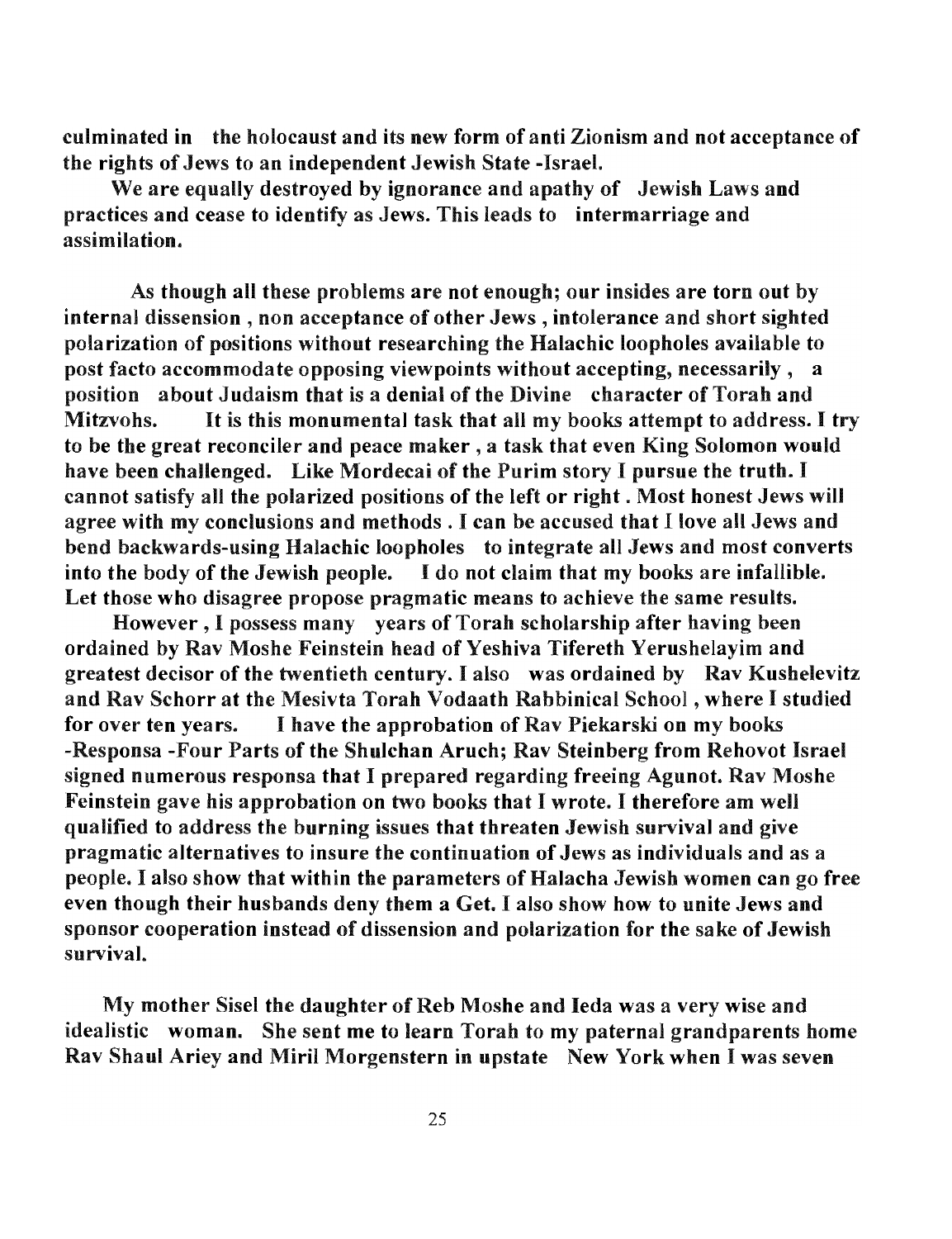years old. She unfortunately was not able to see me for another seven years. She had no other alternative, there did not exist any yeshivot in Mexico. where I was born . The laws of immigration were so strict then that it took seven years until she got a visa to come to the USA. She was following my father's wish- Rav Menachem Sender at his death bed when he died and I was one year old.

lOWE MY LEARNING TO MY MOTHER, OF BLESSED MEMORY. IF IT WAS NOT FOR HER SACRIFICE THAT VERY FEW WOMEN WOULD HAVE AGREED TO MAKE this book could never be written, since I would never have received the Torah education that only she enabled me to receive. All the books that I have written- she and my wife, may she live a very long time in health, both deserve full credit.

My mother said that people should not be like worms that find themselves in a turnip. The worm thinks that the vegetable is the entire universe, When the worm emerges from the turnip the worm discovers that there exists a whole world in addition to the turnip. Sometime one loses sight of the forest and thinks that there only exists one tree in the entire universe.

### TABLE OF CONTENTS

### INTRODUCTION

1. Before we dive into the controversies explored in these responsa we must first set our bearings. Let there be no mistake -THE SURVIVAL OF THE USA AND ALL ITS CITIZENS REGARDLESS OF RELIGION RACE SEX OR NATIONAL ORIGIN AS WELL AS JEWISH UNITY AND SURVIVAL OF EVERY JEW AND THE SURVIVAL OF A JEWISH STATE OF ISRAEL SUPERSEDES AND MUST BE OUR FIRST PRIORITY. PEKUACH NEFESH DOCHE KOL HATORAH KULO -THE SAVING OF LIFE SUPERSEDES ALL TORAH. WE WILL NOT BE SILENCED TO EXPRESS OUR CONSTITUTIONAL RIGHTS HOW TO ACHIEVE THIS CRITICAL BATTLE AGAINST TERROR FROM THE ARAB FASCISTS WHO WANT TO DESTROY DEMOCRACY AND CONQUER THE WORLD FOR THEIR BRAND OF ISLAM. THEY WILL DESTROY IRAQ